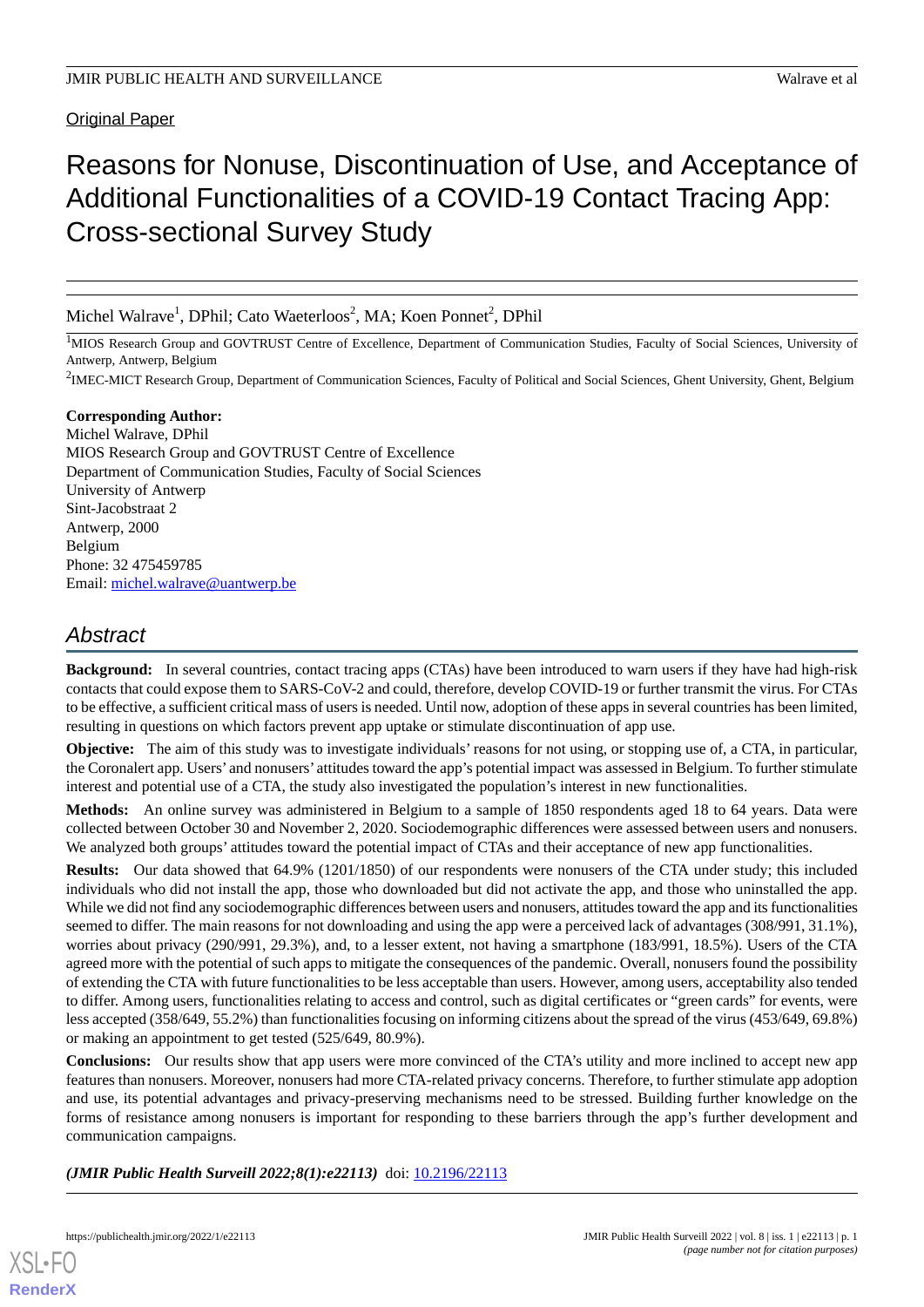#### **KEYWORDS**

COVID-19; SARS-CoV-2; coronavirus; contact tracing; proximity tracing; mHealth; mobile app; user acceptability; surveillance; privacy

### *Introduction*

Since the emergence of SARS-CoV-2, the subsequent pandemic has been managed by governments worldwide by implementing wide-ranging policies. These include measures that disrupt human mobility, such as full and partial lockdowns, limiting the number of individuals'physical contacts, and accompanying testing, tracing, and quarantine strategies. Traditionally, contact tracing has been implemented primarily through call centers, where agents interview individuals who have been diagnosed with COVID-19 and people who crossed paths with them [[1\]](#page-13-0). However, contact tracing conducted by a call center has several limitations [[2](#page-13-1)[,3](#page-13-2)]. Therefore, a growing number of countries have developed contact tracing apps (CTAs) that offer users the possibility to keep track of their proximity with other app users and receive warnings if users were close to someone who tested positive for COVID-19 [[4\]](#page-13-3). In most countries where CTAs have been implemented, the use of these apps is voluntary. However, limited uptake levels have been reported [[5\]](#page-13-4). In Europe, uptake levels have been reported as ranging from less than 1% to almost half of the population [\[6\]](#page-13-5). Yet, the effectiveness of a CTA depends on the population's uptake. Modeling studies have quantified the impact of CTA adoption on the spread of the virus. One study found that at least 56% of the population should use a CTA in order to contribute to the mitigation of the pandemic [[7\]](#page-13-6). Even if this threshold is not met, lower uptake levels are able to reduce infection rates and, therefore, use of a CTA could be an effective complement to manual contact tracing. For instance, in a model including 15% of the population using a CTA, exposure notification would reduce the number of infections by 8% [\[8](#page-13-7)]. However, the impact of CTAs further depends on measures that are in place, such as nonpharmaceutical measures to mitigate the epidemic (eg, displacement restrictions), the adoption of individual preventive behaviors (eg, physical distancing and isolation compliance for infected individuals), the testing capacity, and easy access to testing facilities to increase early case detection [[9\]](#page-13-8).

In Belgium, the CTA Coronalert was launched in September 2020. The app was developed based on the DP-3T (Distributed Privacy Preserving Proximity Tracing) architecture. This was combined with the Exposure Notification interface provided by Google and Apple [[10\]](#page-14-0). The app has been downloaded 2.7 million times, representing almost one-third of Belgian smartphone users [\[11](#page-14-1)] (details on how the specific CTA works is summarized in [Multimedia Appendix 1\)](#page-13-9). The system offers important privacy safeguards: it only serves to detect close contacts of COVID-19–infected persons, does not track location, and does not link information with personal data [[12\]](#page-14-2). As this system is based on the DP-3T protocol and has also been implemented in a large number of European Union (EU) countries and US states [[5\]](#page-13-4), cross-border interoperability has been developed so the app can be used in other countries that use the same system. But for such an app to function optimally, its widespread adoption by the population is crucial.

 $X$ SL•F **[RenderX](http://www.renderx.com/)** Previous research focusing on COVID-19 CTAs has concentrated on predictors of app adoption and sociodemographic differences between adopters and nonadopters. Some studies found higher CTA adoption or adoption intention among males, younger respondents, individuals with a higher income, and individuals living in urban areas [\[13](#page-14-3)-[15\]](#page-14-4). Studies found that several factors stimulate app uptake, such as current and potential users' attitudes toward the contribution of the app in diminishing the spread of the virus (ie, perceived usefulness or performance of the app) and positive social influence to use the app (ie, subjective norm). CTAs' perceived safety and privacy also impacted its use or use intention. Moreover, individuals' engagement in pandemic-related behavioral adjustments, their trust in government, and their trust in health authorities influenced app uptake [\[1](#page-13-0),[15-](#page-14-4)[23\]](#page-14-5). Respondents who had a personal experience with COVID-19, either as a patient or with relatives who were diagnosed with COVID-19, or those who perceived health consequences in case of infection were more inclined to install the app [\[15](#page-14-4),[23,](#page-14-5)[24](#page-14-6)]. Moreover, research has pointed toward concerns regarding the implementation of CTAs. Users' perceived security and privacy risks were found to decline app uptake intention [\[1](#page-13-0)[,14\]](#page-14-7). Although research has focused on uptake motives and predictors, as well as perceived risks of a CTA, few studies have focused on concerns that fuel nonadoption or discontinuation of use [[18](#page-14-8)[,24](#page-14-6),[25\]](#page-14-9).

Therefore, this paper aims to address an important gap in the literature regarding the nonuse of health-related apps, the relevance of which has become especially apparent in the COVID-19 crisis. As such, this study focuses on potential sociodemographic differences between adopters and nonadopters and reasons for nonuse. More particularly, we focus on the reasons for (1) not downloading the app, (2) having downloaded but not activated the app, and (3) discontinuation of use by uninstalling the app. Moreover, attitudinal differences between nonusers and users were assessed in terms of individual and societal expected outcomes of a CTA.

A second gap that is addressed concerns insight into citizens' attitudes toward plausible expanding functionalities of CTAs over the course of the pandemic. Therefore, respondents were confronted with potential new features that are not currently integrated in Coronalert but have been implemented in other countries' CTAs or are being discussed as potential useful additional options to stimulate app uptake and continued use. In this regard, several authors have raised concerns about governments extending personal data collection and use beyond what was originally envisioned in the context of the pandemic (ie, "function creep") [\[26](#page-14-10),[27\]](#page-14-11). Whereas there are crucial legal aspects connected to the implementation of CTAs and their functionalities [\[28](#page-14-12)], the perspective of the end user and the important role of public acceptance cannot be ignored. Therefore, assessing users' attitudes toward additional data-gathering features of CTAs seems crucial.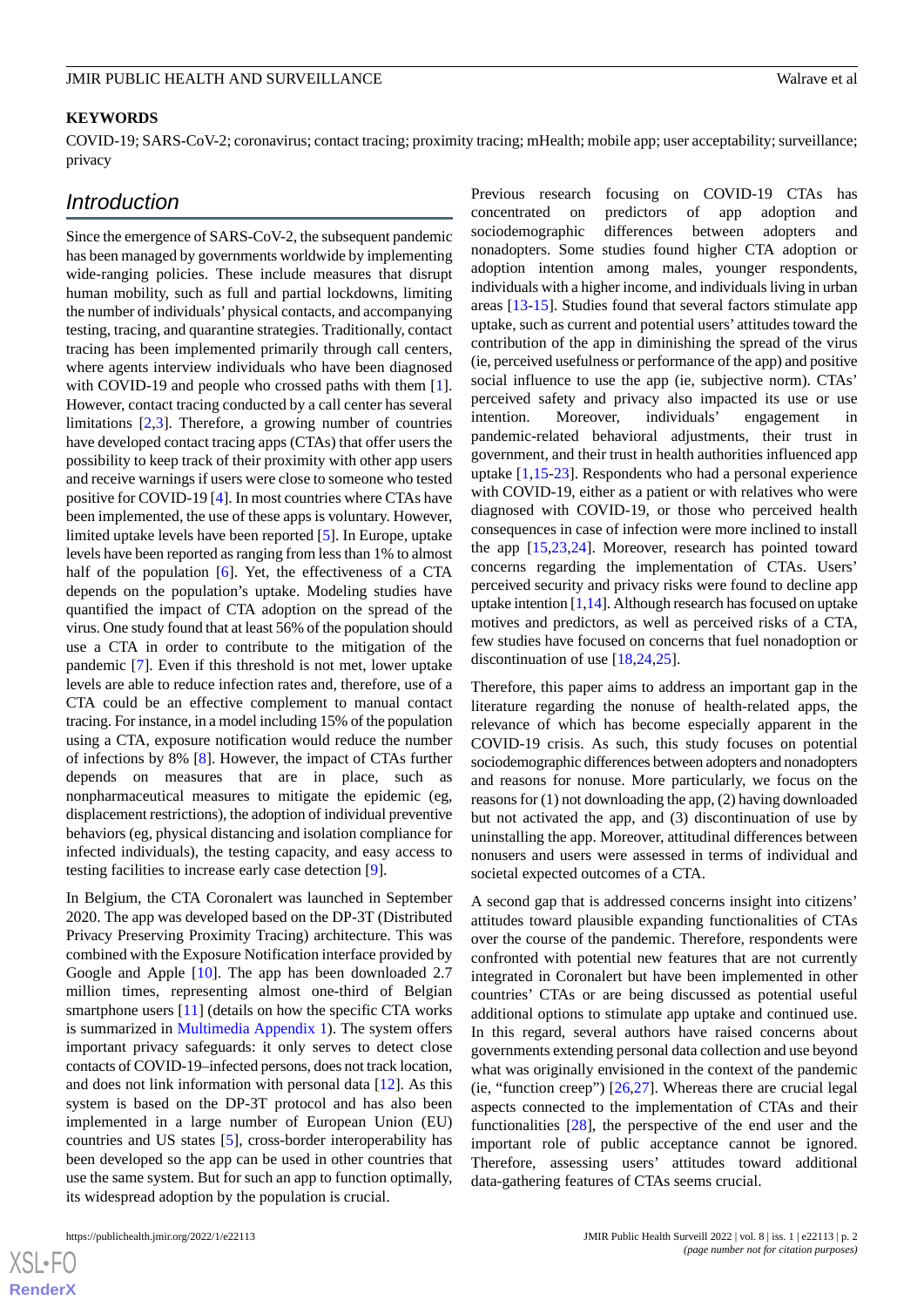Given that population-based research regarding these app functionalities is scarce [\[29](#page-14-13),[30\]](#page-14-14), we investigated how users and nonusers differ in their attitudes toward these potential features. For instance, the app could indicate that its holder did not have close contact with another user who tested positive for COVID-19, in order to gain access to public places or other locations. Also, other credentials could be integrated, such as vaccination certificates or results of COVID-19 antibody testing. The verifiers (eg, employers and event organizers) could then ask the holders to present this proof to gain access [[31\]](#page-15-0). Still, the implementation of such "green certificates" have been subject to many criticisms, and several scholars have pointed to the necessary ethical and privacy-related considerations in this regard [[31-](#page-15-0)[33\]](#page-15-1).

Therefore, to contribute to the research on digital contact tracing, this study has three main objectives. First, we investigate the thresholds for adoption of CTAs. Second, the potential difference between users and nonusers in terms of CTAs' perceived impact is examined. Third, we study users' and nonusers' openness to potential functionalities that could be included in CTAs.

### *Methods*

### **Procedure and Sample**

This study was conducted in Flanders, the Dutch-speaking part of Belgium. An online survey was administered to 18- to 64-year-old respondents. Data were collected between October 30 and November 2, 2020. In that period, the following COVID-19 measures were in place: citizens were allowed to have close contact with a maximum of one person who is not part of one's own household; citizens were allowed to have private meetings with a maximum of four persons, the same persons within a period of 2 weeks; markets and shops were open; cafés and restaurants were closed, but takeaway and delivery were allowed; telework became the norm for all professional activities that allow it; professional sport competitions could not welcome spectators; indoor events (cultural, religious, etc) could accept a maximum of 200 participants and there were adapted rules for indoor sport activities; and a curfew was in force from 12 AM until 5 AM.

The recruitment of respondents was organized by a professional research agency that manages a panel consisting of 300,000 members in Belgium. Panel members who choose to participate in a survey are not remunerated for their participation but enter in a contest organized by the agency to win vouchers of  $\epsilon$ 50 maximum. Respondents were recruited specifically for the purpose of this study.

A sample of 1850 respondents was recruited with the following eligibility criteria: (1) being a resident of Belgium, (2) being aged between 18 and 64 years, and (3) speaking Dutch. To achieve a heterogeneous sample, we followed a stratified sampling procedure. Based on Belgian federal statistics, we stratified the data a priori regarding gender, age, and education level so that the proportion of the sample's strata would reflect the proportion of the Flemish population. In total, 8000 panel members were emailed an invitation to participate; the invitation

 $XS$  $\cdot$ FC **[RenderX](http://www.renderx.com/)** included a short description of the study and a link redirecting respondents to an online survey set up specifically for this study. When 1850 respondents were reached in accordance with the strata, based on gender, age, and education level, data collection was truncated. This was made possible because every panel member's sociodemographic profile is known by the agency. The researchers had no access to the identity of the participants, and the questionnaire did not request any form of identification that could have inconvenienced respondents or jeopardized their anonymity toward the researchers. Afterward, we confirmed eligibility of the respondents and correspondence with the predefined strata based on sociodemographic variables included in the questionnaire.

After informing the respondents of the study's objectives and requesting their informed consent, the respondents were confronted with a paragraph briefly explaining the key features of the Coronalert app (ie, the use of Bluetooth to detect proximity and the anonymous disclosure of users' COVID-19–positive status to other users who have been in their proximity). This study was part of a larger research project concerning predictors of app adoption and use. Prior to the online data collection among the panel members, the survey's introduction and the whole questionnaire were assessed by three researchers to check the clarity of the questions and the brief explanation.

This study was approved by the Ethical Commission of Ghent University, which supervises the privacy and confidentiality measures taken in each conducted study as well as how data are stored after data collection.

#### **Measures**

Besides the sociodemographic characteristics of gender, age, education level, and employment status, we also questioned the medical condition of respondents. The latter was assessed by asking respondents if they suffered from one or more diseases (eg, heart, lung, or kidney diseases; diabetes; cancer; reduced immune system; and high blood pressure) that could be a risk factor when positive for COVID-19.

The employment categories of Statbel, the Belgian federal statistics institute, were used, based on the International Standard Classification of Occupations. This classification was shortened by grouping several categories, and "flexi-job" was added as a supplementary category, as it is a relatively new employment category.

Respondents were asked about the reasons why they did not install, installed but did not activate, or uninstalled the app. Next, we assessed respondents' attitudes toward CTAs'potential impact (8 items). Several statements were presented that were related to the societal and individual implications of mobile contact tracing. Respondents were asked whether they agreed or not with the implications of CTAs, using 5-point Likert scales. In addition, acceptance of potential features and applications of the Coronalert app was measured (11 items using 5-point Likert scales). The submitted options were based on functionalities that are already integrated into specific apps or discussed as potential options [[34\]](#page-15-2); these can be divided in two categories: (1) information and advice and (2) control and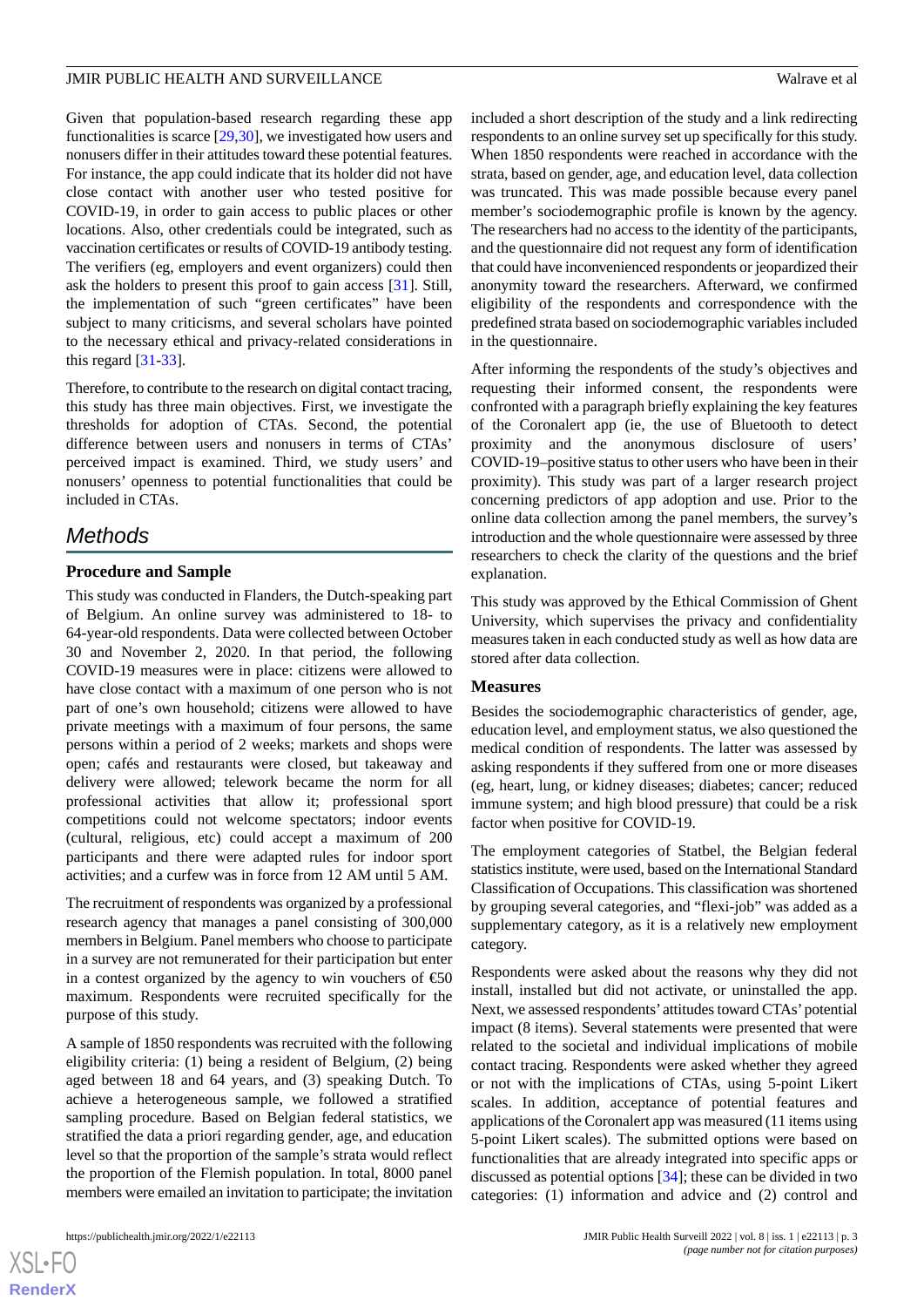access. The first category groups the following advice to users: recognizing symptoms of COVID-19 infection; being informed about infection levels in one's neighborhood, but also being able to get advice from a health professional; and being able to make an appointment to be tested. The second set of options includes the use of the app as a kind of "corona pass," to show that one has not been in contact with a person infected with COVID-19 or to allow authorities using the app to check movements of infected persons. Users' and nonusers' attitudes were measured on a 5-point Likert scale, ranging from 1 (not agree) to 5 (agree). The study's questionnaire is included in [Multimedia Appendix 2.](#page-13-10)

### **Analytical Strategy**

Several analyses were performed to describe differences between users and nonusers of Coronalert, regarding both sociodemographic variables and different attitudes. Prior to the main analyses, all three categories of nonusers (ie, respondents who did not install the app, those who downloaded but did not activate the app, and those who uninstalled the app) were merged into a single group of nonusers. As such, a dichotomous variable of use versus nonuse was created for subsequent analyses. All analyses were performed using SPSS Statistics for Macintosh (version 28; IBM Corp).

First, chi-square analyses and *t* tests were performed to test between-group differences among users and nonusers regarding sociodemographic variables. Afterward, descriptive analyses were performed to assess the different reasons for not using the app. Subsequently, potential differences between users and nonusers were assessed concerning the Coronalert app's potential impact; users' and nonusers' acceptance of new app functionalities was also assessed. Chi-square tests and *t* tests were used for testing categorical and continuous between-group differences, respectively. Cohen *d* was reported and interpreted, along with *P* values, to assess the effect size and presence of significant effects, respectively. Cohen [[35\]](#page-15-3) recommends values of 0.10, 0.30, and 0.50 to delimit small, medium, and large effects, respectively.

# *Results*

### **Overview**

The study sample's composition and descriptive statistics are presented in [Table 1](#page-4-0). In total, 1850 respondents participated in the survey, including 50.4% (933/1850) women. The mean age of the respondents was 45.29 (SD 14.42) years, 39.6% (n=732) had a university or higher education college degree, 39.2% (n=726) had a higher secondary education degree, and 21.2% (n=392) had a lower secondary education degree.

Chi-square tests revealed no significant differences between users and nonusers regarding gender, education level, employment type, and reported health risks. In addition, an independent-samples *t* test indicated no significant differences in terms of age between users and nonusers.

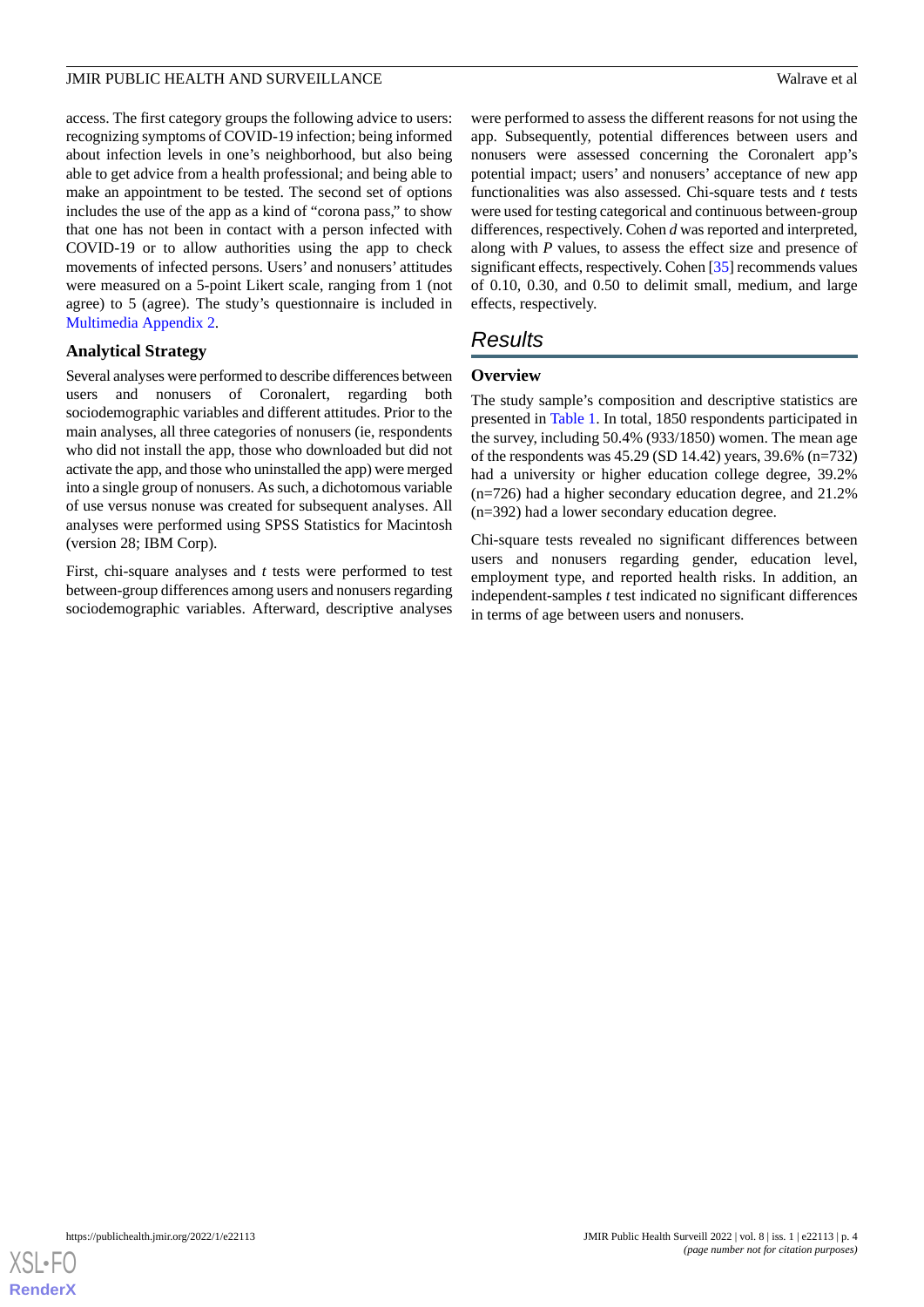<span id="page-4-0"></span>

| Table 1. Study sample and characteristics of users and nonusers of the COVID-19 contact tracing app Coronalert in Belgium. |  |  |
|----------------------------------------------------------------------------------------------------------------------------|--|--|
|----------------------------------------------------------------------------------------------------------------------------|--|--|

| Characteristic                                      | Total sample<br>$(N=1850)$ | Users of Coro-<br>nalert $(n=649)^a$ | Nonusers of Coro-<br>nalert $(n=1201)^{a}$ | Chi-square $(df)$ | t test $(df)$ | $P$ value     |
|-----------------------------------------------------|----------------------------|--------------------------------------|--------------------------------------------|-------------------|---------------|---------------|
| Participants, n (%)                                 | 1850 (100)                 | 649 (35.1)                           | 1201 (64.9)                                | $N/A^b$           | N/A           | N/A           |
| Gender, $n$ $(\frac{9}{6})$                         |                            |                                      |                                            |                   |               |               |
| Male                                                | 917 (49.6)                 | 317 (34.6)                           | 600(65.4)                                  | 0.2(1)            | N/A           | $.65^{\circ}$ |
| Female                                              | 933 (50.4)                 | 322 (35.6)                           | 601(64.4)                                  |                   |               |               |
| Age in years, mean (SD)                             | 45.29 (14.42)              | 45.24 (14.68)                        | 45.32 (14.28)                              | $\rm N/A$         | 0.115(1848)   | .47           |
| Education level, n (%)                              |                            |                                      |                                            |                   |               |               |
| Lower secondary education                           | 392 (21.2)                 | 135 (34.4)                           | 257(65.5)                                  | 0.3(2)            | N/A           | .87           |
| Higher secondary education                          | 726 (39.2)                 | 252 (34.7)                           | 474 (65.3)                                 |                   |               |               |
| Higher education                                    | 732 (39.6)                 | 262 (35.8)                           | 470 (64.2)                                 |                   |               |               |
| Type of employment, $n$ $(\%)$                      |                            |                                      |                                            |                   |               |               |
| Worker                                              | 439 (23.7)                 | 154(35.1)                            | 285 (64.9)                                 | 0.9(3)            | N/A           | .84           |
| White-collar worker, civil servant,<br>or executive | 1120(60.5)                 | 396 (35.4)                           | 724 (64.6)                                 |                   |               |               |
| Self-employed or liberal profession                 | 248 (13.4)                 | 82 (33.1)                            | 166(66.9)                                  |                   |               |               |
| Flexi-job <sup>d</sup>                              | 43(2.3)                    | 17(39.5)                             | 26(60.5)                                   |                   |               |               |
| Health risks <sup>e</sup> , $n$ (%)                 |                            |                                      |                                            |                   |               |               |
| Yes                                                 | 694 (37.5)                 | 259 (37.3)                           | 435 (62.7)                                 | 3.8(2)            | N/A           | .15           |
| No                                                  | 1006(54.4)                 | 333 (33.1)                           | 673 (66.9)                                 |                   |               |               |
| I don't know                                        | 150(8.1)                   | 57 (38.0)                            | 93 (62.0)                                  |                   |               |               |

<sup>a</sup>Percentages are based on the total values in the "Total sample" column.

<sup>b</sup>N/A: not applicable; this statistic was not calculated for this item; the *t* test was used for the age variable and the chi-square test was used for all other variables.

c Statistics for a set of variables are reported on the top line of that group.

<sup>d</sup>Flexi-job is a specific employment status where people can work additional hours (in the hospitality industry) on favorable terms, even when already retired or employed elsewhere.

<sup>e</sup>Participants with health risks suffer from one or more diseases that can be a risk factor when positive for COVID-19.

#### **Reasons for Nonuse of Coronalert**

In total, 64.9% (1201/1850) of respondents were not using the CTA at the time of the study. The data revealed three types of nonusers: 82.5% (991/1201) had not installed the app, 12.0% (144/1201) downloaded the app but never activated it, and 5.3% (64/1201) had installed the app, but already deleted it from their smartphone. Respondents were questioned about the reasons why they did not install, installed but did not activate, or uninstalled the app. These reasons are summarized in [Table 2.](#page-5-0)

The most important reason for not installing the app was the lack of advantages respondents found in using Coronalert (308/991, 31.1% of the respondents who did not install the app). This was followed by worries about privacy (290/991, 29.3%) and dreading stress when using the app, as reasons for not installing it. Not having a smartphone (183/991, 18.5%) or having an older smartphone model (93/991, 9.4%) were also reasons given by the respondents for not installing the app. A total of 1 in 7 respondents (138/991, 13.9%) saw little value in the app, as they were convinced that they had a low risk of contracting the virus. Reasons for not installing the app that

were related to governments' involvement in the app included worries about how the government would use the collected data (189/991, 19.1%) and that the government would be able to follow users'movements (80/991, 8.1%). Technical issues, such as experiencing problems when installing the app (46/991, 4.6%), being afraid they would experience difficulties when installing it (63/991, 6.4%), or being afraid that the app would drain the battery (96/991, 9.7%), were less frequently selected as reasons.

A total of 1 in 10 nonusers (144/1201, 11.9%) downloaded the app but did not activate it. The top reasons for these nonactivators included worries about how the government would treat their data (50/144, 34.7%), general privacy concerns (34/144, 23.6%), difficulties in using the app (27/144, 18.8%), or seeing few advantages in using it (16/144, 11.1%).

Another category of respondents deleted the app, although they first decided to install it on their smartphones (64/1201, 5.3% of our nonusers sample). The three most-cited reasons included the following: seeing too few advantages in using it (24/64, 37.5%), experiencing difficulties in using it (16/64, 25.0%),

 $XS$ -FO **[RenderX](http://www.renderx.com/)**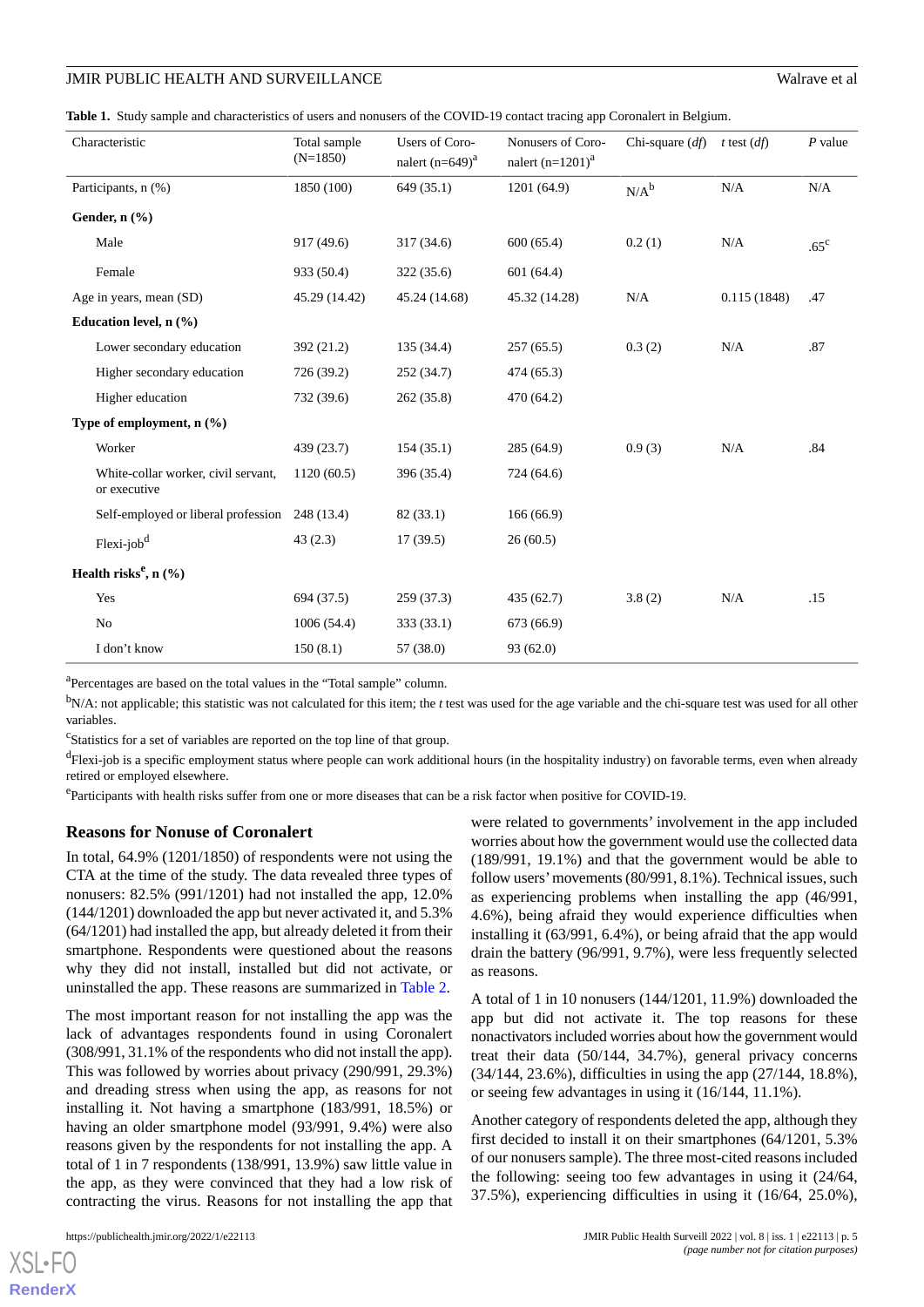and being afraid the app would impact their smartphone's battery consumption (12/64, 18.8%).

While a majority of respondents did not install Coronalert, almost 1 in 5 stated that they may decide to install the app in the future (183/991, 18.5%). The main reasons they gave for not yet having adopted this contact tracing technology were related to their smartphone, which was an older model that was not compatible with the app (43/183, 23.5%); not being in the possession of a smartphone (34/183, 18.6%); and having experienced technical issues or not seeing advantages in mobile contact tracing in the context of current COVID-19–related movement restrictions (both 29/183, 15.8%).

<span id="page-5-0"></span>

|  |  | <b>Table 2.</b> Reasons for nonuse of the COVID-19 contact tracing app Coronalert in Belgium. |  |  |
|--|--|-----------------------------------------------------------------------------------------------|--|--|
|  |  |                                                                                               |  |  |

| Reasons for nonuse of the app                                                                                                    | Not installed $(n=991)$ ,<br>$n$ (%) | Installed, but not activated $(n=144)$ ,<br>$n$ (%) | Uninstalled $(n=64)$ ,<br>$n$ (%) |
|----------------------------------------------------------------------------------------------------------------------------------|--------------------------------------|-----------------------------------------------------|-----------------------------------|
| I don't have a smartphone                                                                                                        | 183 (18.5)                           | N/A <sup>a</sup>                                    | N/A                               |
| I have an older smartphone                                                                                                       | 93 (9.4)                             | N/A                                                 | N/A                               |
| I experienced a technical problem                                                                                                | 46(4.6)                              | 17(11.8)                                            | 6(9.4)                            |
| I run little risk of contracting the coronavirus                                                                                 | 138 (13.9)                           | 12(8.3)                                             | 6(9.4)                            |
| I am afraid that my smartphone battery will drain fast                                                                           | 96(9.7)                              | 17(11.8)                                            | $12(18.8)^{b}$                    |
| For me, the app is too difficult to install                                                                                      | 63(6.4)                              | 27 $(18.8)^c$                                       | $16(25.0)^{c}$                    |
| I find too few advantages in using the app                                                                                       | 308(31.1)                            | 16(11.1)                                            | 24(37.5)                          |
| I am worried about how the government will use the<br>obtained data                                                              | 189(19.1)                            | 50(34.7)                                            | 11(17.2)                          |
| I am afraid that my privacy is not guaranteed when I<br>use the app                                                              | 290(29.3)                            | 34(23.6)                                            | 5(7.8)                            |
| I worry that the government will be able to follow my<br>movements                                                               | 80(8.1)                              | 11(7.6)                                             | 0(0)                              |
| I do not trust the app                                                                                                           | 176 (17.8)                           | 6(4.2)                                              | 6(9.4)                            |
| Using the app would cause me stress                                                                                              | 208 (21.0)                           | 17(11.8)                                            | $10(15.6)^d$                      |
| I see only few advantages in using the app due to the<br>current measures that make fewer activities outside of<br>home possible | 93 (9.4)                             | 27(18.8)                                            | 6(9.4)                            |

 ${}^{a}N/A$ : not applicable; these questions were not submitted to respondents without a smartphone or those with an older smartphone.

<sup>b</sup>The item was adapted to fit the context of stopping the use of Coronalert: "I have the impression that my battery drains more rapidly."

<sup>c</sup>The item was rephrased as "For me, the app is too difficult to use."

<sup>d</sup>The item was rephrased as "Using the app stresses me."

### **Differences Between Nonusers and Users as to Coronalert's Potential Impact**

As shown in [Table 3,](#page-6-0) the most important contributions of the app for users were as follows: helping the government in its fight against the pandemic (530/649, 81.7%), a CTA is more rapid than traditional contact tracing in detecting and warning infected users (481/649, 74.1%), the app diminishes the spread of the virus (445/649, 68.6%), the app rapidly alerts users of risky contacts (408/649, 62.9%), and a CTA detects risky contacts while preserving users' privacy (384/649, 59.2%). Overall, these top five reasons regarding Coronalert's usefulness were cited less frequently by nonusers of the app, who seemed to be less convinced by the potential impact of the app. An independent-samples *t* test did report a significant difference, with a large effect size  $(t_{1848}=-15.37, P<.001$  [2-tailed]; Cohen *d*=0.76, 95% CI 0.66-0.86) between app users and nonusers concerning the impact of Coronalert on diminishing the spread of the virus. Users of the app were more convinced of the impact of CTAs than nonusers. Moreover, Coronalert users were more

 $X$ SL•FO **[RenderX](http://www.renderx.com/)** assured than nonusers that the app would inform them more rapidly of potential infections than would traditional contact tracing. This significant difference had a large effect size (t1624=–16.99, *P*<.001 [2-tailed]; Cohen *d*=0.78, 95% CI 0.67-0.87). In general, users were more persuaded that a CTA would inform them rapidly if they had a risky contact (t1848=–2.55, *P*<.01 [2-tailed]; Cohen *d*=0.13, 95% CI 0.03-0.22). Users were also more convinced that by using a CTA, one would take more precautionary measures not to spread the virus than nonusers, but the difference had a medium effect size (t1848=–6.40, *P*<.001 [2-tailed]; Cohen *d*=0.31, 95% CI 0.21-0.41). Users were more strongly convinced that using the app helps the government to fight the virus. The difference between nonusers and users had a strong effect size (t1716=–20.81, *P*<.001 [2-tailed]; Cohen *d*=0.92, 95% CI 0.82-1.02). Finally, users were more convinced than nonusers that the CTA respects users' privacy. However, a small effect size was found (t<sub>1848</sub>=-3.62, *P*<.001 [2-tailed]; Cohen *d*=0.17, 95% CI 0.08-0.27).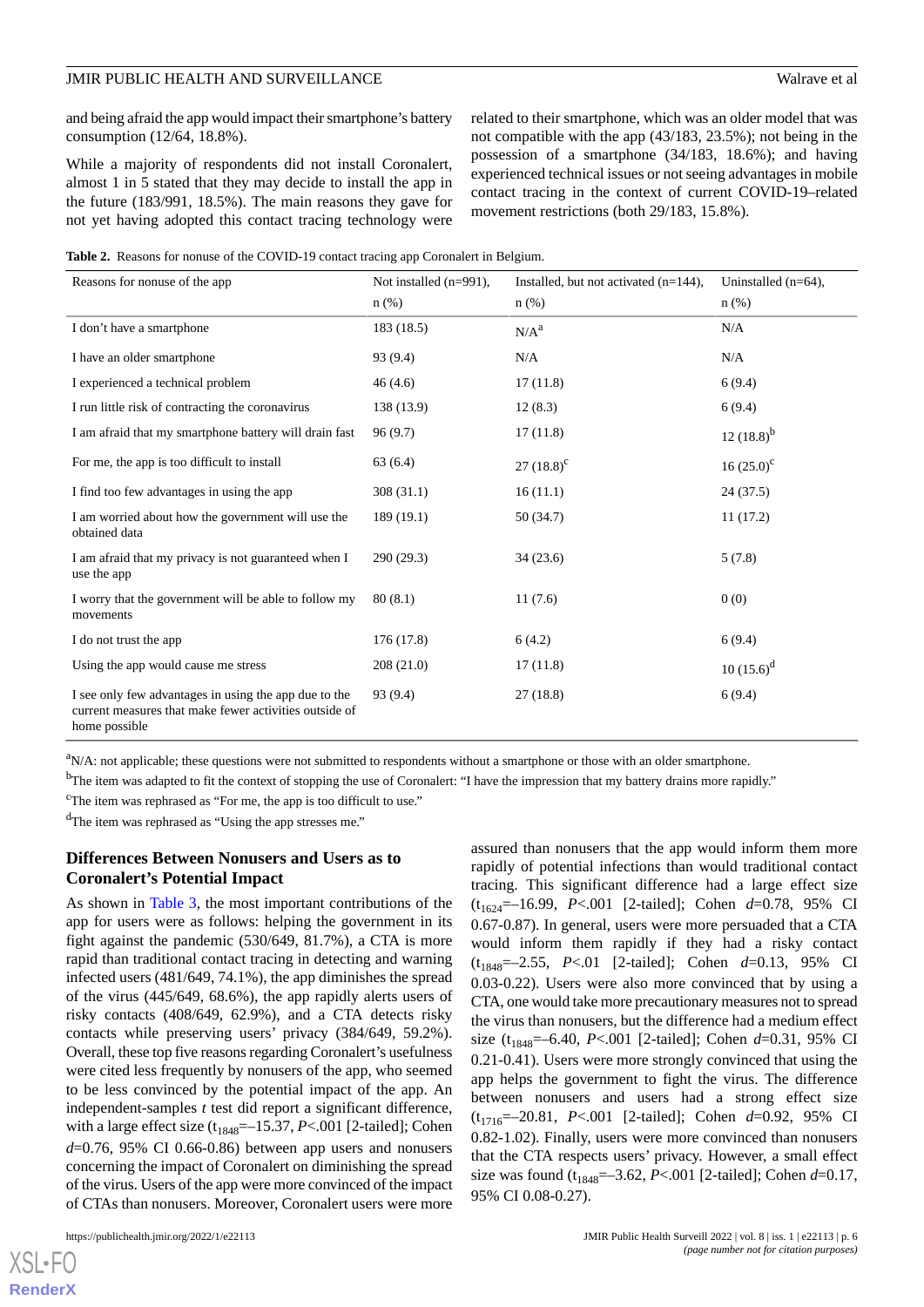<span id="page-6-0"></span>Table 3. Attitudes toward the potential impact of the COVID-19 contact tracing app Coronalert in Belgium.

| Questions and responses                                                                                                  | Total sample<br>$(N=1850)$ | Nonusers of Coronalert Users of Coronalert<br>$(n=1201)$ | $(n=649)$  | t test $(df)$                       | $P$ value | Cohen $d$      |
|--------------------------------------------------------------------------------------------------------------------------|----------------------------|----------------------------------------------------------|------------|-------------------------------------|-----------|----------------|
| By using Coronalert, one collaborates in diminishing the spread of the coronavirus                                       |                            |                                                          |            |                                     |           |                |
| Response score, mean $(SD)^a$                                                                                            | $N/A^b$                    | 3.03(1.14)                                               | 3.86(1.01) | $-15.37(1848)^c$ <.001 <sup>c</sup> |           | $0.76^{\circ}$ |
| Response, n (%)                                                                                                          |                            |                                                          |            |                                     |           |                |
| Not agree                                                                                                                | 175(9.5)                   | 159(13.2)                                                | 16(2.5)    |                                     |           |                |
| Rather disagree                                                                                                          | 211 (11.4)                 | 161(13.4)                                                | 50(7.7)    |                                     |           |                |
| Not agree/not disagree                                                                                                   | 626 (33.8)                 | 488 (40.6)                                               | 138(21.3)  |                                     |           |                |
| Rather agree                                                                                                             | 520(28.1)                  | 267(22.2)                                                | 253 (39.0) |                                     |           |                |
| Agree                                                                                                                    | 318 (17.2)                 | 126(10.5)                                                | 192 (29.6) |                                     |           |                |
| By using Coronalert, one is more wary when having face-to-face contacts                                                  |                            |                                                          |            |                                     |           |                |
| Response score, mean (SD)                                                                                                | N/A                        | 3.02(1.15)                                               | 3.10(1.14) | $-1.520(1848)$                      | .13       | 0.07           |
| Response, n (%)                                                                                                          |                            |                                                          |            |                                     |           |                |
| Not agree                                                                                                                | 247 (13.4)                 | 171 (14.2)                                               | 76(11.7)   |                                     |           |                |
| Rather disagree                                                                                                          | 253(13.7)                  | 156(13.0)                                                | 97 (14.9)  |                                     |           |                |
| Not agree/not disagree                                                                                                   | 694 (37.5)                 | 466 (38.8)                                               | 228 (35.1) |                                     |           |                |
| Rather agree                                                                                                             | 476(25.7)                  | 296 (24.6)                                               | 180(27.7)  |                                     |           |                |
| Agree                                                                                                                    | 180(9.7)                   | 112(9.3)                                                 | 68 (10.5)  |                                     |           |                |
| By using Coronalert, users know rapidly when they have been in contact with someone who is infected with the coronavirus |                            |                                                          |            |                                     |           |                |
| Response score, mean (SD)                                                                                                | N/A                        | 3.47(1.12)                                               | 3.61(1.08) | $-2.551(1848)$                      | .01       | 0.13           |
| Response, n (%)                                                                                                          |                            |                                                          |            |                                     |           |                |
| Not agree                                                                                                                | 157(8.5)                   | 116(9.7)                                                 | 41(6.3)    |                                     |           |                |
| Rather disagree                                                                                                          | 135(7.3)                   | 79(6.6)                                                  | 56(8.6)    |                                     |           |                |
| Not agree/not disagree                                                                                                   | 449 (24.3)                 | 305(25.4)                                                | 144(22.2)  |                                     |           |                |
| Rather agree                                                                                                             | 811 (43.8)                 | 527 (43.9)                                               | 284 (43.8) |                                     |           |                |
| Agree                                                                                                                    | 298(16.1)                  | 174(14.5)                                                | 124(19.1)  |                                     |           |                |
| By using Coronalert, one will take more precautionary measures not to spread the coronavirus                             |                            |                                                          |            |                                     |           |                |
| Response score, mean (SD)                                                                                                | N/A                        | 2.82(1.22)                                               | 3.19(1.15) | $-6.396(1848)$                      | < 0.001   | 0.31           |
| Response, $n$ $(\frac{9}{6})$                                                                                            |                            |                                                          |            |                                     |           |                |
| Not agree                                                                                                                | 288 (15.6)                 | 233 (19.4)                                               | 55(8.5)    |                                     |           |                |
| Rather disagree                                                                                                          | 346 (18.7)                 | 213(17.7)                                                | 133(20.5)  |                                     |           |                |
| Not agree/not disagree                                                                                                   | 581 (31.4)                 | 403 (33.6)                                               | 178 (27.4) |                                     |           |                |
| Rather agree                                                                                                             | 447 (24.2)                 | 246(20.5)                                                | 201(31.0)  |                                     |           |                |
| Agree                                                                                                                    | 188 (10.2)                 | 106(8.8)                                                 | 82 (12.6)  |                                     |           |                |
| By using Coronalert, one helps the government in its fight against the coronavirus                                       |                            |                                                          |            |                                     |           |                |
| Response score, mean (SD)                                                                                                | N/A                        | 3.12(1.16)                                               | 4.09(0.83) | $-20.810(1716) < .001$              |           | 0.92           |
| Response, n (%)                                                                                                          |                            |                                                          |            |                                     |           |                |
| Not agree                                                                                                                | 150(8.1)                   | 150(12.5)                                                | 0(0)       |                                     |           |                |
| Rather disagree                                                                                                          | 181 (9.8)                  | 143(11.9)                                                | 38(5.9)    |                                     |           |                |
| Not agree/not disagree                                                                                                   | 560 (30.3)                 | 479 (39.9)                                               | 81(12.5)   |                                     |           |                |
| Rather agree                                                                                                             | 592 (32.0)                 | 275(22.9)                                                | 317 (48.8) |                                     |           |                |
| Agree                                                                                                                    | 367 (19.8)                 | 154 (12.8)                                               | 213 (32.8) |                                     |           |                |

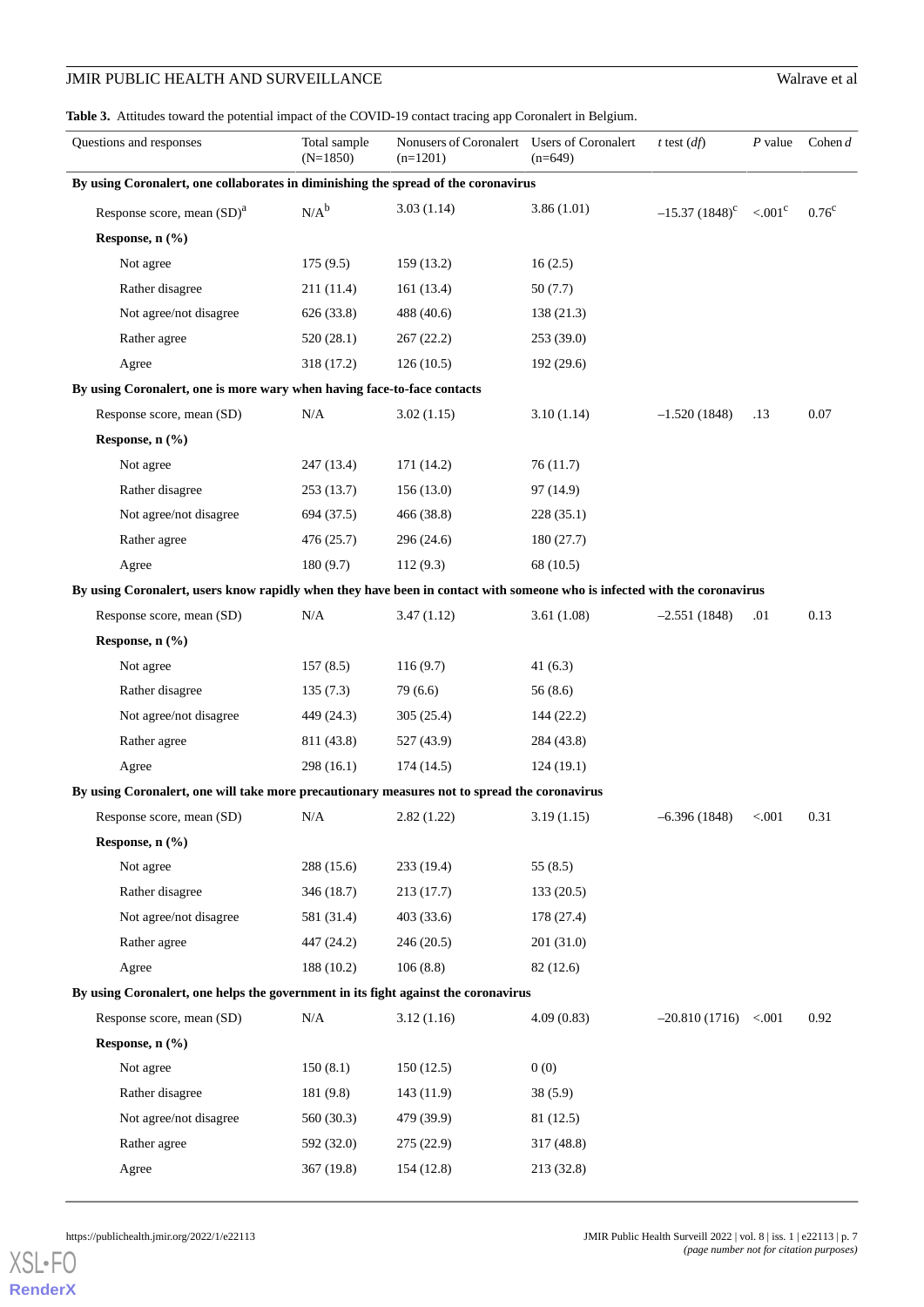| Questions and responses                                                                                                    | Total sample<br>$(N=1850)$ | Nonusers of Coronalert Users of Coronalert<br>$(n=1201)$ | $(n=649)$  | t test $(df)$          | $P$ value | Cohen $d$ |
|----------------------------------------------------------------------------------------------------------------------------|----------------------------|----------------------------------------------------------|------------|------------------------|-----------|-----------|
| Coronalert detects contacts with persons who are infected with the coronavirus, respecting the privacy of the app users    |                            |                                                          |            |                        |           |           |
| Response score, mean (SD)                                                                                                  | N/A                        | 3.51(1.17)                                               | 3.71(1.15) | $-3.618(1848)$         | < 0.001   | 0.17      |
| Response, $n$ $(\frac{9}{6})$                                                                                              |                            |                                                          |            |                        |           |           |
| Not agree                                                                                                                  | 166(9.0)                   | 117(9.7)                                                 | 49(7.6)    |                        |           |           |
| Rather disagree                                                                                                            | 64(3.5)                    | 46(3.8)                                                  | 18(2.8)    |                        |           |           |
| Not agree/not disagree                                                                                                     | 615(33.2)                  | 417(34.7)                                                | 198 (30.5) |                        |           |           |
| Rather agree                                                                                                               | 545 (29.5)                 | 354(29.5)                                                | 191 (29.4) |                        |           |           |
| Agree                                                                                                                      | 460(24.9)                  | 267(22.2)                                                | 193 (29.7) |                        |           |           |
| Coronalert is quicker than contact tracing by phone, to check the contacts of people who are infected with the coronavirus |                            |                                                          |            |                        |           |           |
| Response score, mean (SD)                                                                                                  | N/A                        | 3.28(1.09)                                               | 4.06(0.85) | $-16.985(1624) < .001$ |           | 0.78      |
| Response, $n$ $(\frac{9}{6})$                                                                                              |                            |                                                          |            |                        |           |           |
| Not agree                                                                                                                  | 115(6.2)                   | 115(9.6)                                                 | 0(0)       |                        |           |           |
| Rather disagree                                                                                                            | 103(5.6)                   | 80(6.7)                                                  | 23(3.5)    |                        |           |           |
| Not agree/not disagree                                                                                                     | 666 (36.0)                 | 521 (43.4)                                               | 145(22.3)  |                        |           |           |
| Rather agree                                                                                                               | 573 (31.0)                 | 321(26.7)                                                | 252(38.8)  |                        |           |           |
| Agree                                                                                                                      | 393 (21.2)                 | 164(13.7)                                                | 229(35.3)  |                        |           |           |
| Using Coronalert helps to prevent loved ones from being infected with the coronavirus                                      |                            |                                                          |            |                        |           |           |
|                                                                                                                            |                            |                                                          |            |                        |           |           |

| sing Coronalert neips to prevent loved ones from being infected with the coronavirus |            |            |            |                |     |      |  |  |
|--------------------------------------------------------------------------------------|------------|------------|------------|----------------|-----|------|--|--|
| Response score, mean (SD)                                                            | N/A        | 3.33(1.23) | 3.41(1.22) | $-1.307(1848)$ | .19 | 0.07 |  |  |
| Response, $n$ $(\% )$                                                                |            |            |            |                |     |      |  |  |
| Not agree                                                                            | 214(11.6)  | 146(12.2)  | 68 (10.5)  |                |     |      |  |  |
| Rather disagree                                                                      | 173(9.4)   | 108(9.0)   | 65(10.0)   |                |     |      |  |  |
| Not agree/not disagree                                                               | 558 (30.2) | 377 (31.4) | 181 (27.9) |                |     |      |  |  |
| Rather agree                                                                         | 539 (29.1) | 338 (28.1) | 201 (31.0) |                |     |      |  |  |
| Agree                                                                                | 366 (19.8) | 232 (19.3) | 134 (20.6) |                |     |      |  |  |

<sup>a</sup>Mean scores were calculated for nonusers and users of the app separately.

<sup>b</sup>N/A: not applicable; mean scores were not calculated for the entire sample.

<sup>c</sup>This value was calculated using the mean scores for users and nonusers of the app and not the frequencies of individual responses.

### **Differences Between Nonusers and Users as to Coronalert's Potential Applications**

As highlighted before, almost one-third of respondents (308/991, 31.1%) who did not install the app saw few advantages in using it. Therefore, complementary functionalities that respond to potential users' needs could stimulate adoption and continued use.

In general, users of Coronalert were more in favor of the potential options that were proposed than respondents who did not use the app ([Table 4](#page-9-0)). Users were most in favor of being informed that they visited a place where one or several persons had later been diagnosed with COVID-19 (547/649, 84.3%), being able to make an appointment to get tested (525/649, 80.9%), getting advice on how to protect oneself (458/649, 70.6%), having contact with a health professional (473/649, 72.9%), receiving statistics about the impact of the virus (eg, number of infections and hospitalizations; 453/649, 69.8%), being informed about the number of infections in one's

neighborhood (438/649, 67.5%), or getting access to a questionnaire to assess COVID-19 symptoms (431/649, 66.4%).

All differences between users and nonusers in their support for the proposed new functionalities were significant, with medium to strong effect sizes. In particular, Coronalert users were significantly more in favor of being informed that they visited a place where one or several persons had later been diagnosed with COVID-19 (t<sub>1565</sub>=-13.62, *P*<.001 [2-tailed]; Cohen *d*=0.54, 95% CI 0.45-0.64), being able to make an appointment with a health professional to get tested  $(t_{1579}=-13.33, P<.001$  [2-tailed]; Cohen *d*=0.64, 95% CI 0.53-0.73), getting advice on how to protect oneself (t1418=–10.03, *P*<.001 [2-tailed]; Cohen *d*=0.37, 95% CI 0.25-0.44), and being able to get in contact with a health professional (t<sub>1438</sub>=-11.43, *P*<.001 [2-tailed]; Cohen *d*=0.54, 95% CI 0.44-0.64). Also, a majority were in favor of viewing statistics about the evolution of the impact of the virus (eg, infections and hospitalizations;  $t_{1527}$ =-14.91, *P*<.001 [2-tailed]; Cohen *d*=0.69, 95% CI 0.60-0.80), gaining information about the number of infections in one's neighborhood  $(t_{1239}=-7.55,$ 

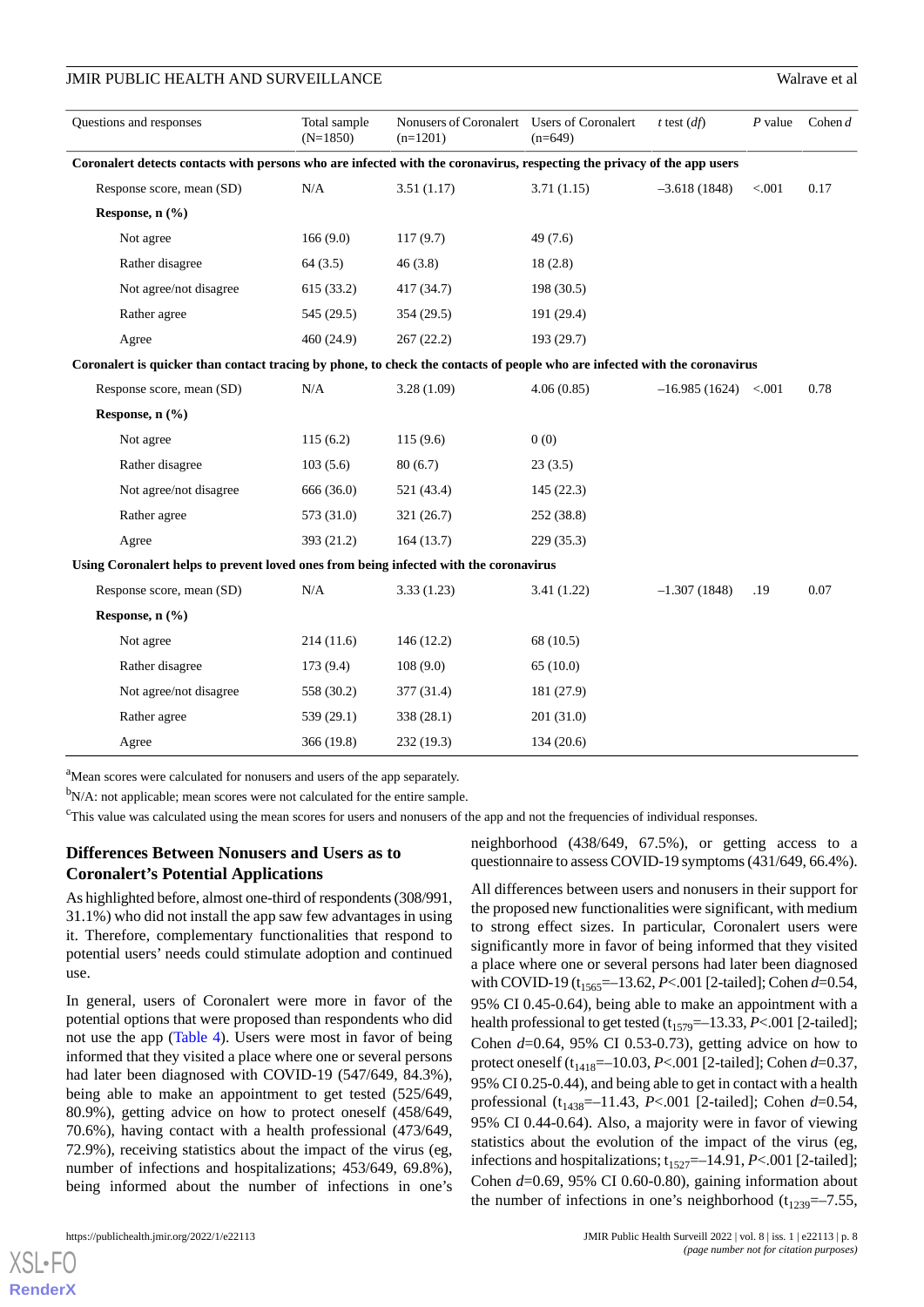*P*<.001 [2-tailed]; Cohen *d*=0.38, 95% CI 0.29-0.48), or getting access to a questionnaire to assess COVID-19 symptoms (t1848=–9.61, *P*<.001 [2-tailed]; Cohen *d*=0.46, 95% CI 0.37-0.56).

Concerning potential functionalities of Coronalert with a focus on control and access, findings are more mixed. Among users of the app, the implementation of these functionalities seems more debated, as often only half of this group agreed on the future implementation of these functionalities. For example, about half of the users agreed on a "green screen" functionality to access events (358/649, 55.2%), schools (357/649, 55.0%), and offices (322/649, 49.6%). A narrow majority were in favor of using the app to control the whereabouts of people who are infected with COVID-19 (339/649, 52.2%). While overall acceptability of these control functionalities were lower compared to the information-related options, users were still significantly more likely to accept these functionalities compared to nonusers (access to events:  $t_{1248} = -10.73$ , *P*<.001 [2-tailed]; Cohen *d*=0.53, 95% CI 0.44-0.63; access to schools: t1282=–11.06, *P*<.001 [2-tailed]; Cohen *d*=0.55, 95% CI 0.45-0.64; access to offices:  $t_{1225}=-10.55$ , *P*<.001 [2-tailed]; Cohen *d*=0.53, 95% CI 0.43-0.62; control of whereabouts: t1179=–9.20, *P*<.001 [2-tailed]; Cohen *d*=0.47, 95% CI 0.37-0.56).

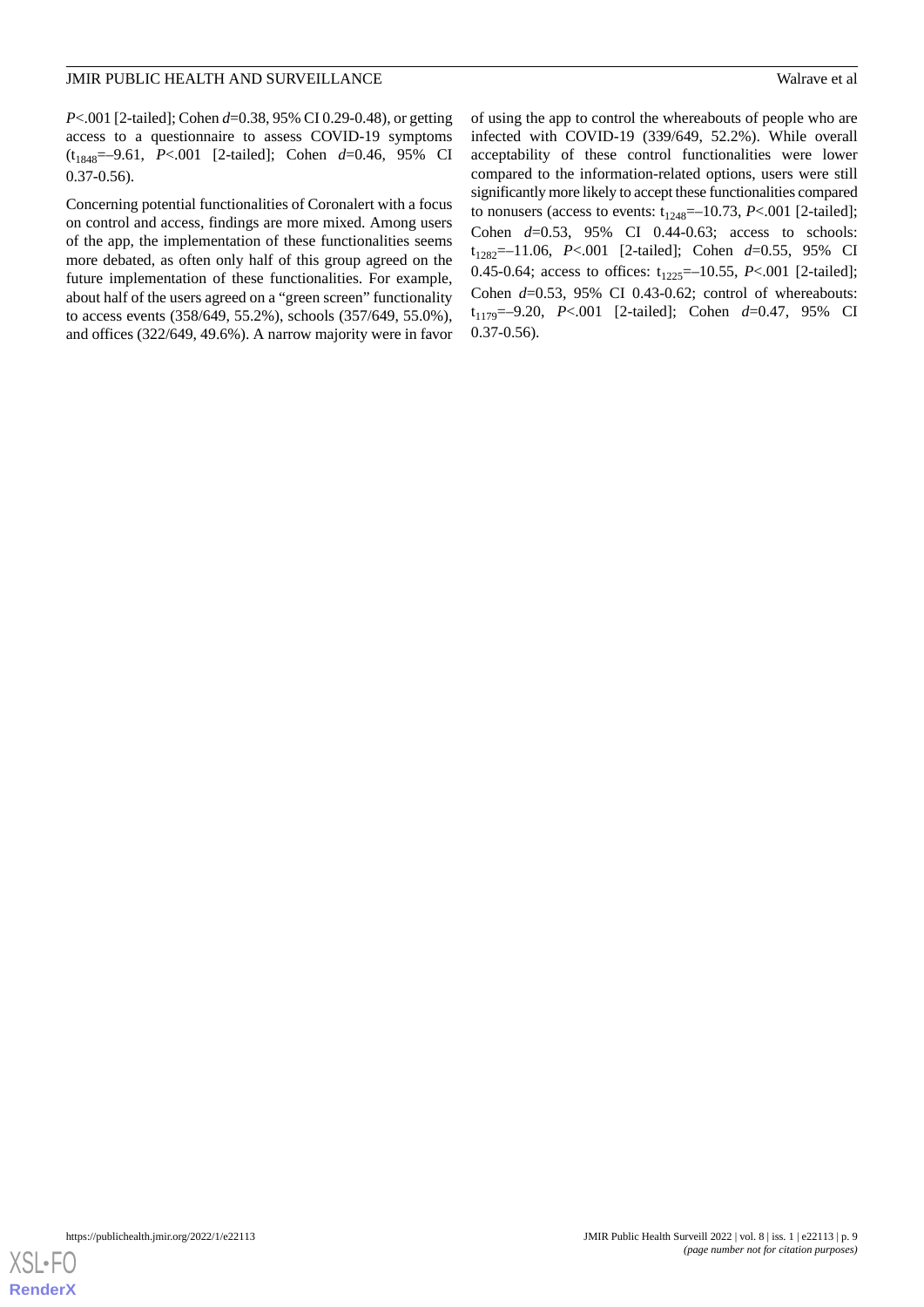<span id="page-9-0"></span>**Table 4.** Attitudes toward potential applications of the COVID-19 contact tracing app Coronalert in Belgium.

| Questions and responses                                                                                                                                                  | Total sample<br>$(N=1850)$ | Nonusers of Coro-<br>nalert $(n=1201)$ | Users of Coronalert $t$ test $(df)$<br>$(n=649)$ |                                    | P value | Cohen $d$      |
|--------------------------------------------------------------------------------------------------------------------------------------------------------------------------|----------------------------|----------------------------------------|--------------------------------------------------|------------------------------------|---------|----------------|
| <b>Information and advice</b>                                                                                                                                            |                            |                                        |                                                  |                                    |         |                |
| Through a questionnaire that is integrated in the app that questions users about symptoms, you should be able to assess if you are infected<br>with the coronavirus      |                            |                                        |                                                  |                                    |         |                |
| Response score, mean $(SD)^a$                                                                                                                                            | $N/A^b$                    | 3.27(1.12)                             | 3.79(1.12)                                       | $-9.61(1848)^c$ < 001 <sup>c</sup> |         | $0.46^{\circ}$ |
| Response, n (%)                                                                                                                                                          |                            |                                        |                                                  |                                    |         |                |
| Not agree                                                                                                                                                                | 150(8.1)                   | 123(10.2)                              | 27(4.2)                                          |                                    |         |                |
| Rather disagree                                                                                                                                                          | 159(8.6)                   | 93 (7.7)                               | 66(10.2)                                         |                                    |         |                |
| Not agree/not disagree                                                                                                                                                   | 620(33.5)                  | 495 (41.2)                             | 125(19.3)                                        |                                    |         |                |
| Rather agree                                                                                                                                                             | 544 (29.4)                 | 317(26.4)                              | 227(35.0)                                        |                                    |         |                |
| Agree                                                                                                                                                                    | 377(20.4)                  | 173(14.4)                              | 204(31.4)                                        |                                    |         |                |
| Through the app, you should be able to be informed about how many individuals in your neighborhood are infected with the coronavirus                                     |                            |                                        |                                                  |                                    |         |                |
| Response score, mean (SD)                                                                                                                                                | N/A                        | 3.25(1.14)                             | 3.70(1.24)                                       | $-7.551(1239) < 0.001$             |         | 0.38           |
| Response, n (%)                                                                                                                                                          |                            |                                        |                                                  |                                    |         |                |
| Not agree                                                                                                                                                                | 186(10.1)                  | 122(10.2)                              | 64 (9.9)                                         |                                    |         |                |
| Rather disagree                                                                                                                                                          | 177(9.6)                   | 131(10.9)                              | 46(7.1)                                          |                                    |         |                |
| Not agree/not disagree                                                                                                                                                   | 538 (29.1)                 | 437 (36.4)                             | 101(15.6)                                        |                                    |         |                |
| Rather agree                                                                                                                                                             | 592 (32.0)                 | 342(28.5)                              | 250(38.5)                                        |                                    |         |                |
| Agree                                                                                                                                                                    | 357(19.3)                  | 169(14.1)                              | 188 (29.0)                                       |                                    |         |                |
| Through the app, you should be able to be informed that you visited a place where one or several persons were present who were infected<br>with the coronavirus          |                            |                                        |                                                  |                                    |         |                |
| Response score, mean (SD)                                                                                                                                                | N/A                        | 3.55(1.34)                             | 4.21(0.93)                                       | $-13.62(1565) < 0.001$             |         | 0.54           |
| Response, $n$ $(\%)$                                                                                                                                                     |                            |                                        |                                                  |                                    |         |                |
| Not agree                                                                                                                                                                | 134(7.2)                   | 116(9.7)                               | 18(2.8)                                          |                                    |         |                |
| Rather disagree                                                                                                                                                          | 54 (2.9)                   | 37(3.1)                                | 17(2.6)                                          |                                    |         |                |
| Not agree/not disagree                                                                                                                                                   | 443 (23.4)                 | 366(30.5)                              | 67(10.3)                                         |                                    |         |                |
| Rather agree                                                                                                                                                             | 693 (37.5)                 | 440(36.6)                              | 253(39.0)                                        |                                    |         |                |
| Agree                                                                                                                                                                    | 536 (29.0)                 | 242 (20.1)                             | 294 (45.3)                                       |                                    |         |                |
| Through the app, you should be able to receive advice on how you can better protect yourself against the coronavirus                                                     |                            |                                        |                                                  |                                    |         |                |
| Response score, mean (SD)                                                                                                                                                | N/A                        | 3.38(1.8)                              | 3.92(1.01)                                       | $-10.03(1418) < .001$              |         | 0.37           |
| Response, n (%)                                                                                                                                                          |                            |                                        |                                                  |                                    |         |                |
| Not agree                                                                                                                                                                | 154(8.3)                   | 123(10.2)                              | 31(4.8)                                          |                                    |         |                |
| Rather disagree                                                                                                                                                          | 115(6.2)                   | 83 (6.9)                               | 32(4.9)                                          |                                    |         |                |
| Not agree/not disagree                                                                                                                                                   | 577 (31.2)                 | 449 (37.4)                             | 128(19.7)                                        |                                    |         |                |
| Rather agree                                                                                                                                                             | 534 (28.9)                 | 311(25.9)                              | 223 (34.4)                                       |                                    |         |                |
| Agree                                                                                                                                                                    | 470 (25.4)                 | 235(19.6)                              | 235 (36.2)                                       |                                    |         |                |
| Through the app, you should be able to receive general information on the spread of the coronavirus (eg, weekly averages of infections,<br>hospitalizations, and deaths) |                            |                                        |                                                  |                                    |         |                |
| Response score, mean (SD)                                                                                                                                                | N/A                        | 3.16(1.33)                             | 4.04(1.13)                                       | $-14.91(1527) < .001$              |         | 0.69           |
| Response, n (%)                                                                                                                                                          |                            |                                        |                                                  |                                    |         |                |
| Not agree                                                                                                                                                                | 254 (13.7)                 | 226 (18.8)                             | 28(4.3)                                          |                                    |         |                |
| Rather disagree                                                                                                                                                          | 108(5.8)                   | 76(6.3)                                | 32(4.9)                                          |                                    |         |                |
| Not agree/not disagree                                                                                                                                                   | 541 (29.2)                 | 405 (33.7)                             | 136 (21.0)                                       |                                    |         |                |

[XSL](http://www.w3.org/Style/XSL)•FO

**[RenderX](http://www.renderx.com/)**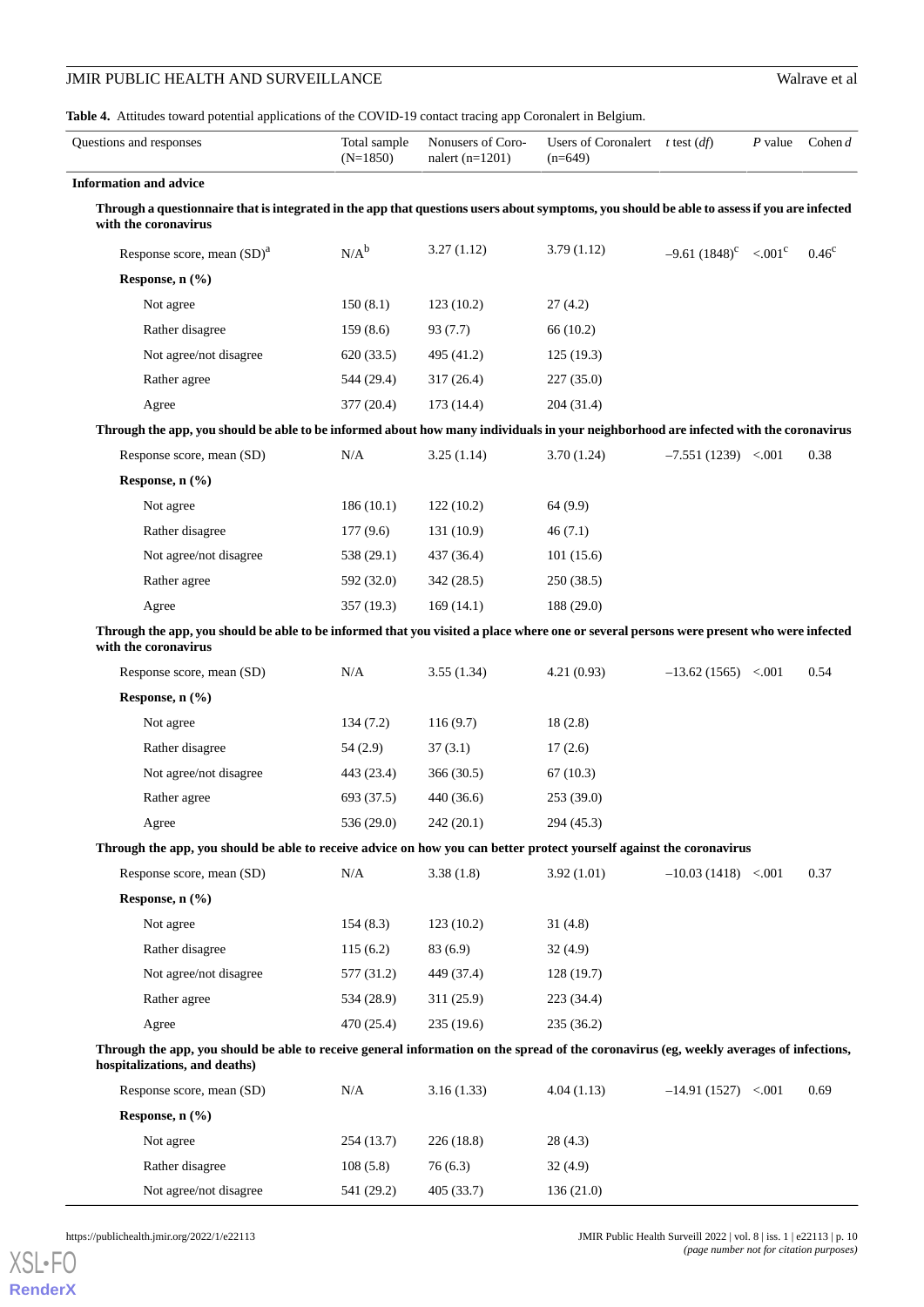| Questions and responses                                                                                                                                                                                    | Total sample<br>$(N=1850)$ | Nonusers of Coro-<br>nalert $(n=1201)$ | Users of Coronalert $t$ test $(df)$<br>$(n=649)$ |                        | $P$ value | Cohen $d$ |
|------------------------------------------------------------------------------------------------------------------------------------------------------------------------------------------------------------|----------------------------|----------------------------------------|--------------------------------------------------|------------------------|-----------|-----------|
| Rather agree                                                                                                                                                                                               | 411 (22.2)                 | 265(22.1)                              | 146 (22.5)                                       |                        |           |           |
| Agree                                                                                                                                                                                                      | 536 (29.0)                 | 229(19.1)                              | 307 (47.3)                                       |                        |           |           |
| Through the app, you should be able to make an appointment to be tested for the coronavirus                                                                                                                |                            |                                        |                                                  |                        |           |           |
| Response score, mean (SD)                                                                                                                                                                                  | N/A                        | 3.47(1.23)                             | 4.20(1.03)                                       | $-13.33(1579) < .001$  |           | 0.64      |
| Response, n (%)                                                                                                                                                                                            |                            |                                        |                                                  |                        |           |           |
| Not agree                                                                                                                                                                                                  | 176(9.5)                   | 154 (12.8)                             | 22(3.4)                                          |                        |           |           |
| Rather disagree                                                                                                                                                                                            | 90(4.9)                    | 62(5.2)                                | 28(4.3)                                          |                        |           |           |
| Not agree/not disagree                                                                                                                                                                                     | 416 (22.5)                 | 342 (28.5)                             | 74 (11.4)                                        |                        |           |           |
| Rather agree                                                                                                                                                                                               | 553 (29.9)                 | 351 (29.2)                             | 202(31.1)                                        |                        |           |           |
| Agree                                                                                                                                                                                                      | 615 (33.2)                 | 292 (24.3)                             | 323 (49.8)                                       |                        |           |           |
| Through the app, you should be able to get in contact with a health professional to ask advice related to the coronavirus                                                                                  |                            |                                        |                                                  |                        |           |           |
| Response score, mean (SD)                                                                                                                                                                                  | N/A                        | 3.29(1.30)                             | 3.97(1.19)                                       | $-11.43(1438) < 0.001$ |           | 0.54      |
| Response, n (%)                                                                                                                                                                                            |                            |                                        |                                                  |                        |           |           |
| Not agree                                                                                                                                                                                                  | 230 (12.4)                 | 190 (15.8)                             | 40(6.2)                                          |                        |           |           |
| Rather disagree                                                                                                                                                                                            | 124(6.7)                   | 79 (6.6)                               | 45 (6.9)                                         |                        |           |           |
| Not agree/not disagree                                                                                                                                                                                     | 465 (25.1)                 | 374(31.1)                              | 91 (14.0)                                        |                        |           |           |
| Rather agree                                                                                                                                                                                               | 499 (27.0)                 | 310 (25.8)                             | 189 (29.1)                                       |                        |           |           |
| Agree                                                                                                                                                                                                      | 532 (28.8)                 | 248 (20.6)                             | 284 (43.8)                                       |                        |           |           |
| <b>Control and access</b>                                                                                                                                                                                  |                            |                                        |                                                  |                        |           |           |
| Public authorities should be able to follow the whereabouts of people who are infected with the coronavirus                                                                                                |                            |                                        |                                                  |                        |           |           |
| Response score, mean (SD)                                                                                                                                                                                  | N/A                        | 2.63(1.36)                             | 3.30(1.56)                                       | $-9.20(1179)$          | < .001    | 0.47      |
| Response, n (%)                                                                                                                                                                                            |                            |                                        |                                                  |                        |           |           |
| Not agree                                                                                                                                                                                                  | 533 (28.8)                 | 388 (32.3)                             | 145 (22.3)                                       |                        |           |           |
| Rather disagree                                                                                                                                                                                            | 166(9.0)                   | 98 (8.2)                               | 68 (10.5)                                        |                        |           |           |
| Not agree/not disagree                                                                                                                                                                                     | 516 (27.9)                 | 419 (34.9)                             | 97 (14.9)                                        |                        |           |           |
| Rather agree                                                                                                                                                                                               | 281 (15.2)                 | 157(13.1)                              | 124(19.1)                                        |                        |           |           |
| Agree                                                                                                                                                                                                      | 354(19.1)                  | 139(11.6)                              | 215(33.1)                                        |                        |           |           |
| The organizer of an event should be able to require participants to show through the Coronalert app on their smartphone that they were<br>not in contact with someone who is infected with the coronavirus |                            |                                        |                                                  |                        |           |           |
| Response score, mean (SD)                                                                                                                                                                                  | N/A                        | 2.74(1.33)                             | 3.47(1.43)                                       | $-10.73(1248) < .001$  |           | 0.53      |
| Response, n (%)                                                                                                                                                                                            |                            |                                        |                                                  |                        |           |           |
| Not agree                                                                                                                                                                                                  | 427(23.1)                  | 332(27.6)                              | 95 (14.6)                                        |                        |           |           |
| Rather disagree                                                                                                                                                                                            | 205(11.1)                  | 124(10.3)                              | 81 (12.5)                                        |                        |           |           |
| Not agree/not disagree                                                                                                                                                                                     | 529 (28.6)                 | 414 (34.5)                             | 115(17.7)                                        |                        |           |           |
| Rather agree                                                                                                                                                                                               | 334 (18.1)                 | 191 (15.9)                             | 143 (22.0)                                       |                        |           |           |
| Agree                                                                                                                                                                                                      | 355 (19.2)                 | 140(11.7)                              | 215 (33.1)                                       |                        |           |           |
| An employer should be able to require employees to show through the Coronalert app on their smartphone that they were not in contact<br>with someone who is infected with the coronavirus                  |                            |                                        |                                                  |                        |           |           |
| Response score, mean (SD)                                                                                                                                                                                  | N/A                        | 2.60(1.32)                             | 3.32(1.45)                                       | $-10.55(1225)$ < 001   |           | 0.53      |
| Response, n (%)                                                                                                                                                                                            |                            |                                        |                                                  |                        |           |           |
| Not agree                                                                                                                                                                                                  | 499 (27.0)                 | 382 (31.8)                             | 117 (18.0)                                       |                        |           |           |

Rather disagree 193 (10.4) 122 (10.2) 71 (10.9) Not agree/not disagree 553 (29.9) 414 (34.5) 139 (21.4)

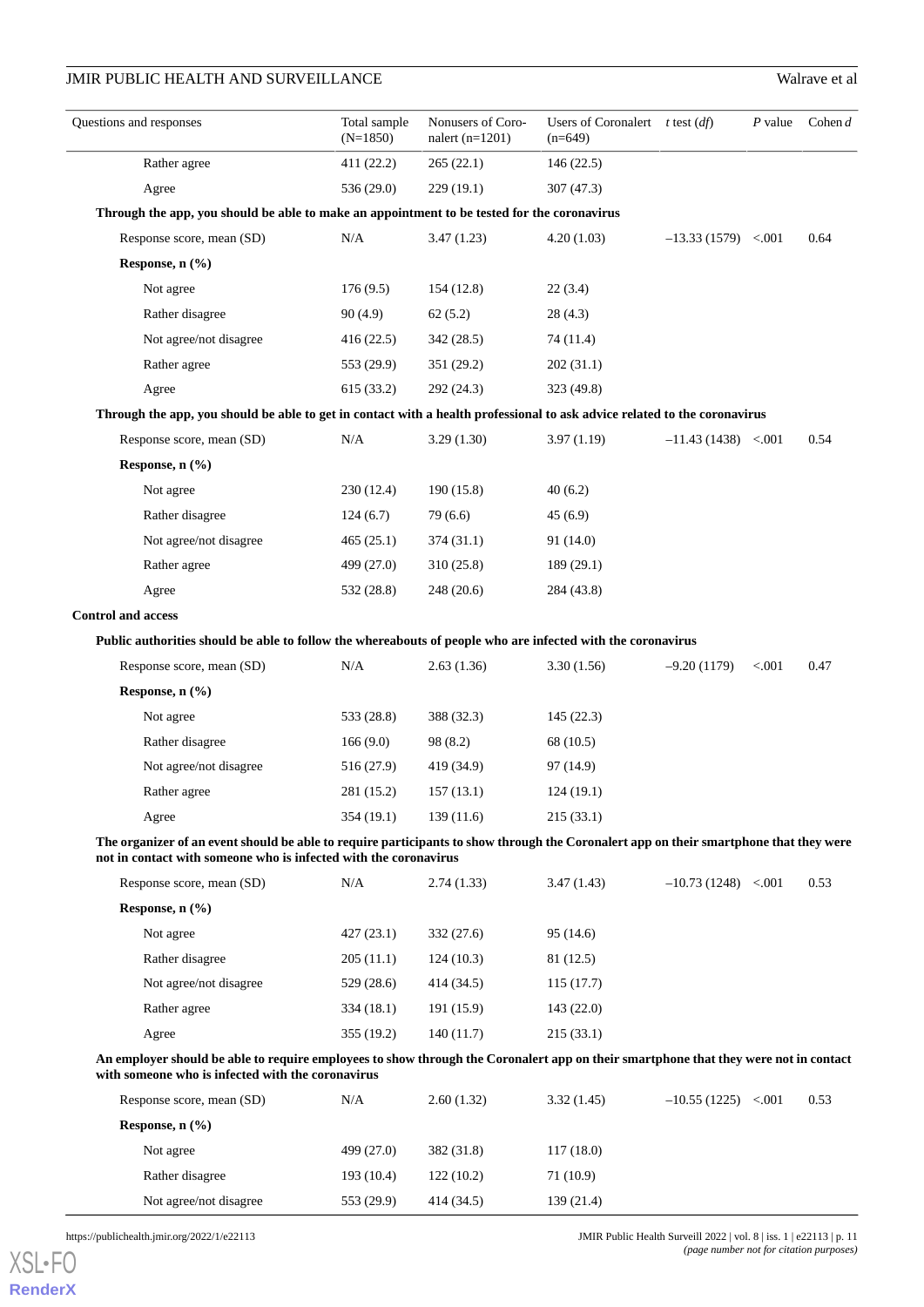| Questions and responses |                                                                                                                                                                                       | Total sample<br>$(N=1850)$ | Nonusers of Coro-<br>nalert $(n=1201)$ | Users of Coronalert<br>$(n=649)$ | t test $(df)$  | P value | Cohen $d$ |  |  |
|-------------------------|---------------------------------------------------------------------------------------------------------------------------------------------------------------------------------------|----------------------------|----------------------------------------|----------------------------------|----------------|---------|-----------|--|--|
|                         | Rather agree                                                                                                                                                                          | 297(16.1)                  | 165(13.7)                              | 132(20.3)                        |                |         |           |  |  |
|                         | Agree                                                                                                                                                                                 | 308 (16.6)                 | 118(9.8)                               | 190(29.3)                        |                |         |           |  |  |
|                         | A school should be able to require students to show through the Coronalert app on their smartphone that they were not in contact with<br>someone who is infected with the coronavirus |                            |                                        |                                  |                |         |           |  |  |
|                         | Response score, mean (SD)                                                                                                                                                             | N/A                        | 2.70(1.37)                             | 3.46(1.43)                       | $-11.06(1282)$ | < 0.001 | 0.55      |  |  |
|                         | Response, $n$ $(\frac{9}{6})$                                                                                                                                                         |                            |                                        |                                  |                |         |           |  |  |
|                         | Not agree                                                                                                                                                                             | 461 (24.9)                 | 366(30.5)                              | 95 (14.6)                        |                |         |           |  |  |
|                         | Rather disagree                                                                                                                                                                       | 197(10.6)                  | 113(9.4)                               | 84 (12.9)                        |                |         |           |  |  |
|                         | Not agree/not disagree                                                                                                                                                                | 510 (27.6)                 | 397 (33.1)                             | 113(17.4)                        |                |         |           |  |  |
|                         | Rather agree                                                                                                                                                                          | 309 (16.7)                 | 167(13.9)                              | 142 (21.9)                       |                |         |           |  |  |
|                         | Agree                                                                                                                                                                                 | 373 (20.2)                 | 158 (13.2)                             | 215(33.1)                        |                |         |           |  |  |

<sup>a</sup>Mean scores were calculated for nonusers and users of the app separately.

 $b_{N/A}$ : not applicable; mean scores were not calculated for the entire sample.

<sup>c</sup>This value was calculated using the mean scores for users and nonusers of the app and not the frequencies of individual responses.

### *Discussion*

This study found that, one month after its launching, one-third of a stratified sample of the Flemish population used Coronalert. Our analyses showed that there were no significant differences among users and nonusers of the Coronalert app in terms of age, gender, education level, professional activity, and health condition. This contrasts with previous work [\[18](#page-14-8)] on the topic and suggests that other, possibly attitudinal, factors are at play. Previous research already highlighted the importance of potential users' attitudes toward the impact of using a CTA, but also potential concerns about privacy and how users perceive social norms concerning CTA usage [\[1](#page-13-0)].

We identified three types of nonusers of the app: those who never installed the app, those who installed but never activated the app, and those who deleted the app after installing. Considering the first group, the most important reasons for not installing the app were a lack of perceived advantages, privacy concerns, and feared stress when using the app. Fewer respondents referred to technical reasons, such as not having a smartphone or having an incompatible or older model, or being convinced that they run little risk of contracting the virus. These results partly correspond, but also contrast, with other research focusing on nonadoption motives. An Australian study found that for those who refused to download the app, privacy concerns constituted the most important reason, followed by technical problems [\[25](#page-14-9)]. A multi-country study confirmed that one of the main factors that may hinder app uptake are concerns over privacy and cybersecurity [\[17](#page-14-15)]. In research conducted in Switzerland and France, the lack of usefulness was the most important reason, but privacy and security concerns were also mentioned as important reasons [\[18](#page-14-8)[,36](#page-15-4)]. Technical reasons were less stressed by this study's respondents, but were highlighted in other studies [[18](#page-14-8)[,25](#page-14-9)]. Nevertheless, making the app compatible with older smartphones could be important to enhance its use, as 9.4% (93/991) of this study's respondents had compatibility issues. Still, an important proportion of

 $XS$  • FC **[RenderX](http://www.renderx.com/)** respondents (183/991, 18.5%) did not possess a smartphone and, therefore, were excluded from using this contact tracing technology. To be able to reach members of this population who are interested in digital contact tracing but do not possess a compatible smartphone, an adapted contact tracing system could be proposed that complements the use of CTAs, namely Bluetooth tokens [\[37](#page-15-5),[38\]](#page-15-6). This system could help cover people without a smartphone or those who prefer not to use a CTA [[39\]](#page-15-7).

In contrast with the study by von Wyl et al  $[18]$  $[18]$  among Swiss citizens, more Belgian respondents were concerned about the app's battery use. Moreover, lack of trust in government was expressed by a limited number of Swiss respondents. By contrast, more Belgian respondents feared the government's use of the collected data (189/991, 19.1%). In addition, almost one-fifth of nonusers (176/991, 17.8%) stated that they do not trust the app. Concerns of government surveillance at the end of the pandemic was also an important reason for not installing the app in a five-country survey [\[17](#page-14-15)]. In other words, nonadopters need to be convinced of how users' privacy is protected. Stressing the data-minimizing solution that has been adopted not only protects users' privacy rights but also stimulates broader support in the population [[40\]](#page-15-8). Therefore, increasing the readability of the privacy policy could reassure potential users and increase app adoption [\[41](#page-15-9)].

Another important reason given by nonusers was feared stress when using the app (208/991, 21.0% of current nonusers). Therefore, clear explanations should be given in the app, as well as in video animations on the app's website, regarding the steps to take when confronted with a message that one has had a high-risk exposure. At this stressful moment, users need assistance in carefully taking the right steps to get tested and engage in protective measures. However, user statistics of Coronalert revealed that 37% of all app users who received a positive COVID-19 test result—in total, some 20,000 users—confirmed their status through the app, which automatically and anonymously informed close contacts that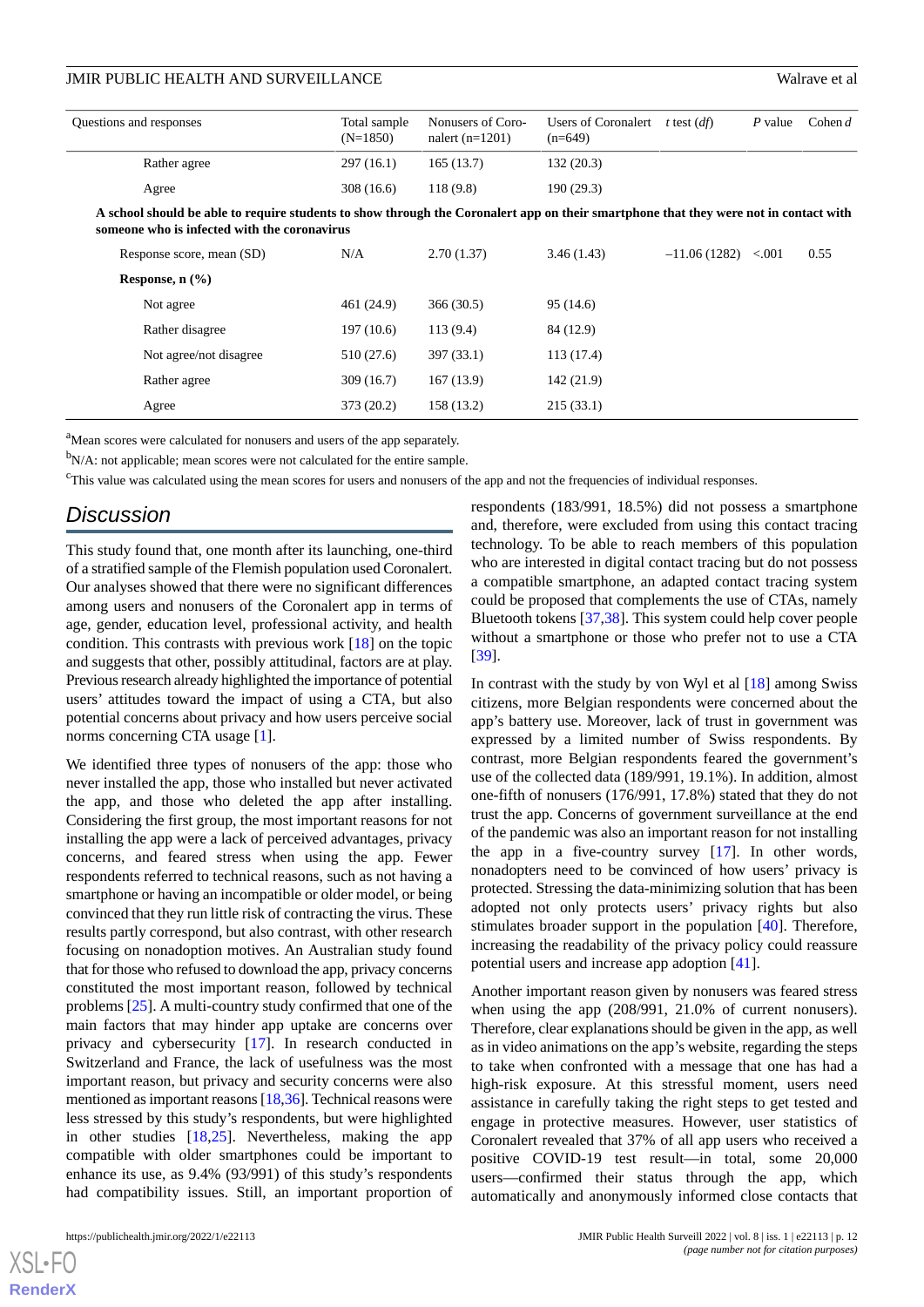[[25\]](#page-14-9).

they have been near someone who has tested positive [\[42](#page-15-10)]. In other words, almost two-thirds did not engage in this essential step to warn other users. Therefore, more accompaniment is needed when users are confronted with this stressful news, to encourage them to engage in warning other users. In general, more information is needed about how the app functions, as other research found there are some important misconceptions about the possibilities and limits of contact tracing technology

The study also found out that some potential users still need to be convinced of the app's potential impact. In total, 31.1% (308/991) of individuals who did not install the app saw limited advantages in using it. Although some contact restricting measures were in place when the survey was fielded, the app could still prove its usefulness in tracing risky contacts in shops and other public places that were open. Stressing the potential impact of the app is important to augment individuals' uptake intention. Previous research found that the strongest predictor of app use intention among potential users was their expectations concerning the performance of the app to augment their knowledge of potential confrontation with a COVID-19–positive contact and how it could help circumvent the spread of the virus [[1\]](#page-13-0). Therefore, testimonials from users and influencers on general media and social media could be used to inform nonusers about their positive experience with the app [[1](#page-13-0)[,18](#page-14-8),[39](#page-15-7)[,43](#page-15-11)]. In Belgium, public broadcasters and other media have explained Coronalert's functioning. However, when launching the app and at the time of this survey, only textual information was included on the website and on the app explaining the app's functioning. No video animations were available on the website or on the app that clearly explained how Coronalert functions [\[44](#page-15-12)]. This contrasts with other countries, where video animations clearly explain how the implemented CTA works and also touch on sensitive issues, such as privacy [\[45](#page-15-13)].

This study's results further show that a small part of the sample (144/1850, 7.8%) have installed the app on their smartphone, but eventually decided not to activate it. This group, who were first convinced to download Coronalert but then hesitated to use it, could be further informed about the advantages of app use. Additionally, some of their concerns could be countered by explaining how the app protects users' privacy by not identifying nor individually locating users; at the same time, the advantages one has in using the app could be stressed in order to dispel their doubts. Moreover, Coronalert and other CTAs are increasingly interoperable in EU member states [[46\]](#page-15-14). This could be stressed as an important advantage when traveling.

Another category of respondents first downloaded the app but eventually uninstalled it from their smartphone (64/1850, 3.5%). They gave similar reasons to those of the nonadopters. For instance, respondents who uninstalled the app stated that they experienced difficulties using the app. It would, therefore, be important for app developers to gain in-depth insight into the issues that former users have experienced. Moreover, additional usability research could be conducted, as previous research among potential users found issues related to the understandability of CTAs, doubts concerning their usefulness and privacy, and which follow-up actions were expected after

a risk exposure notification [[47\]](#page-15-15). Moreover, previous research analyzing media content concerning the implementation of CTAs has identified thresholds and challenges experienced by users and showed the need to intensify communication about the benefits of using the apps [[48\]](#page-15-16). By scraping social media and analyzing app users' reviews, comments, and reported technical issues, developers could collect input to address reported issues and further develop CTA functionalities [\[4](#page-13-3),[49\]](#page-15-17). Also, by conducting in-depth interviews with potential users and analyzing media coverage on CTAs, the framing of the app's functionalities and discussed issues can be detected [[50\]](#page-15-18).

The study further found that nonusers were significantly less convinced than users of several potential contributions of the app during this pandemic. While a majority of users (445/649, 68.6%) were convinced that it can contribute to diminishing the spread of the virus, only one-third (393/1201, 32.7%) of nonusers agreed. Users were also more convinced that the app helps the government in its fight and is quicker than traditional contact tracing, while, at the same time, respecting individuals' privacy. This corroborates the already-stressed importance of making the impact of using Coronalert more concrete and visible and, at the same time, showing how the system respects users' privacy. Communication campaigns could stress specific individual and societal advantages of contact tracing. Moreover, research into the reasons that could trigger nonusers to adopt the app could be used to lower thresholds for nonadopters. For instance, vulnerable groups (eg, senior citizens and individuals with comorbidities) and groups with a high potential to spread the virus, because they are frequently in contact with other people outside their household, could be targeted by specific campaigns to drive them to adopt the app [\[51](#page-15-19)].

Finally, this study also assessed the potential support for additional functionalities. Among both users and nonusers, functionalities that focus on information were considered more acceptable than options concerning control and access. For example, users were most in favor of being informed that they had visited a place where people were present who had been diagnosed with COVID-19. This would need adaptations of the current system, as location is not recorded. An alternative would be to have check-ins in public places, so visitors would be informed if they have been in proximity with confirmed COVID-19 cases [[52\]](#page-15-20). Moreover, a majority of users and nonusers were in favor of expanding the app's mobile health functionalities, by including more information and advice on how to prevent infection and recognize symptoms as well as being able to get in touch with a health professional for advice.

While the possibility of using the app as a green card for events, school, and workplace access was most favored in the "control and access" category, overall acceptance was rather low. Among the users, only half of the respondents agreed that this kind of functionality should be implemented. Among nonusers, acceptance was even lower, with a big majority of the respondents indicating that they are not in favor of this option. These results correspond to a US study that found that a minority of young adults were willing to accept digital surveillance prior to participating in activities in public places (eg, concerts and restaurants) [\[53](#page-15-21)]. The EU Digital COVID Certificate includes information on citizens' vaccination, test, and recovery status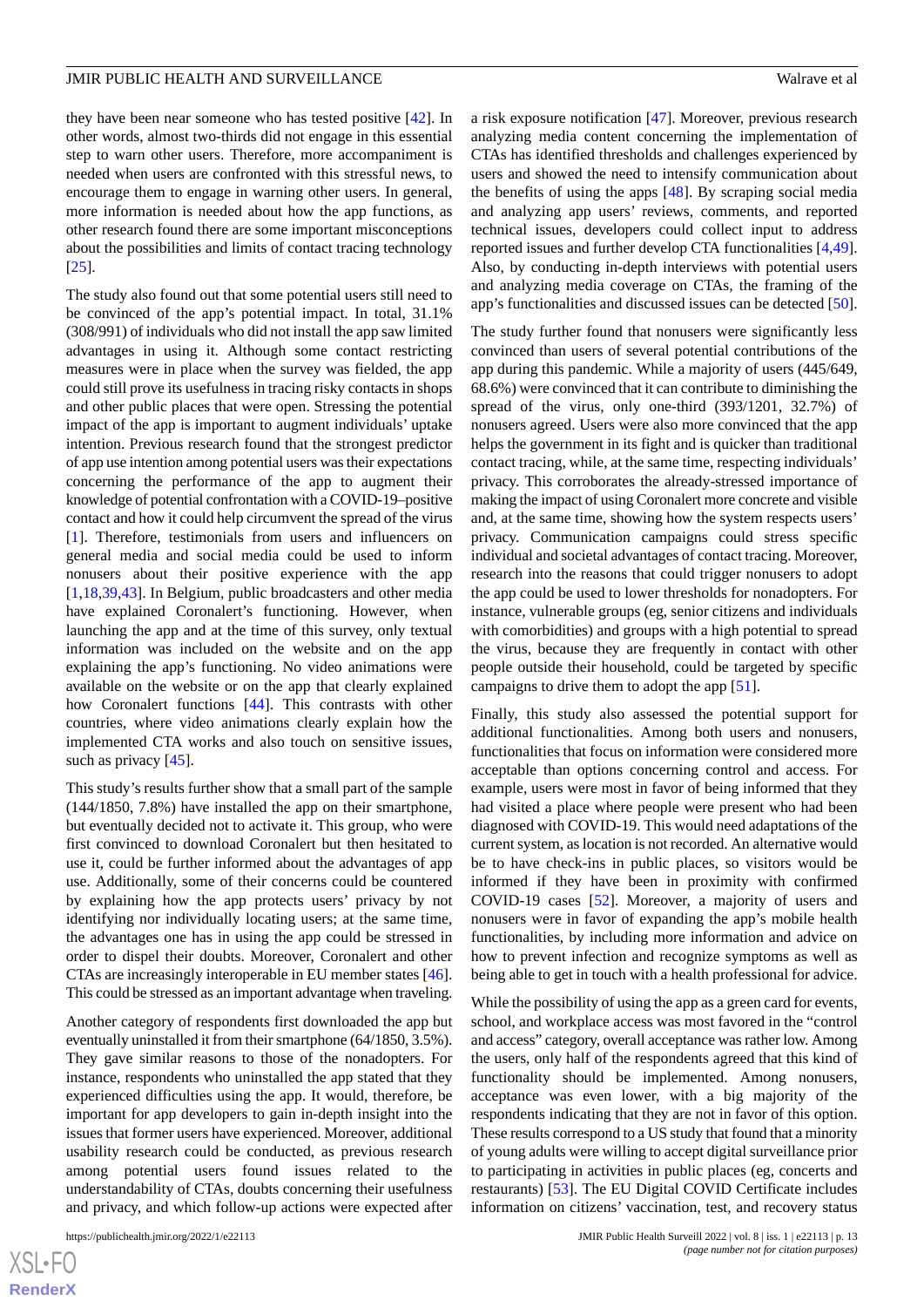[[54\]](#page-16-0). However, our results indicate that public support among Flemish citizens for such implementations is low. In sum, governments and app developers need to strike the right balance between finding appealing new functionalities that stimulate app uptake and sustained use, while addressing privacy and other issues voiced by potential users [\[3](#page-13-2)].

Several limitations apply to this study. First, although our sample's strata were based on the proportions reported by the country's official statistics concerning age, gender, and education level, we may have missed specific groups, more particularly, individuals who are disadvantaged in terms of income, health status, or other characteristics. Relatedly, it is possible that our sample was prone to self-selection bias, given that members of the panel were free to participate in the study. However, we aimed to counter this bias by relying on a stratified sampling procedure, following federal statistics of the sociodemographic profile of Belgian citizens. Second, as the pandemic and subsequent measures still develop, further research is needed on app use intention, actual usage, and discontinuation of use in time periods where more or less restricting measures are in place. Therefore, it could be important to conduct longitudinal research or comparative research between countries that have different levels of COVID-19–related measures, as motivations to adopt CTAs may fluctuate depending on the measures in place that limit social contact. Further comparative research could also be encouraged to address the reasons for nonadoption or discontinuation of use. By conducting research in countries with different political systems, the role of trust in government and other institutions involved in the development and deployment of CTAs could be further investigated [\[17](#page-14-15)]. Finally, this study focused on public support for new functionalities in one country. Future research might investigate which specific combination of functionalities works best in which countries and among which specific target groups [\[3](#page-13-2)].

### **Conflicts of Interest**

<span id="page-13-9"></span>None declared.

### **Multimedia Appendix 1**

<span id="page-13-10"></span>How the contact tracing app (CTA) Coronalert works. [[DOCX File , 14 KB](https://jmir.org/api/download?alt_name=publichealth_v8i1e22113_app1.docx&filename=9ebb5a0eeed0b76be330e801d35662f8.docx)-[Multimedia Appendix 1\]](https://jmir.org/api/download?alt_name=publichealth_v8i1e22113_app1.docx&filename=9ebb5a0eeed0b76be330e801d35662f8.docx)

### **Multimedia Appendix 2**

<span id="page-13-0"></span>Questionnaire concerning Coronalert. [[DOCX File , 23 KB](https://jmir.org/api/download?alt_name=publichealth_v8i1e22113_app2.docx&filename=de8c17c50d45ebd1406b42dae8e2d96d.docx)-[Multimedia Appendix 2\]](https://jmir.org/api/download?alt_name=publichealth_v8i1e22113_app2.docx&filename=de8c17c50d45ebd1406b42dae8e2d96d.docx)

### <span id="page-13-1"></span>**References**

- <span id="page-13-2"></span>1. Walrave M, Waeterloos C, Ponnet K. Ready or not for contact tracing? Investigating the adoption intention of COVID-19 contact-tracing technology using an extended unified theory of acceptance and use of technology model. Cyberpsychol Behav Soc Netw 2021 Jun;24(6):377-383. [doi: [10.1089/cyber.2020.0483](http://dx.doi.org/10.1089/cyber.2020.0483)] [Medline: [33017171\]](http://www.ncbi.nlm.nih.gov/entrez/query.fcgi?cmd=Retrieve&db=PubMed&list_uids=33017171&dopt=Abstract)
- <span id="page-13-3"></span>2. Keeling MJ, Hollingsworth TD, Read JM. Efficacy of contact tracing for the containment of the 2019 novel coronavirus (COVID-19). J Epidemiol Community Health 2020 Oct;74(10):861-866 [\[FREE Full text](http://jech.bmj.com/lookup/pmidlookup?view=long&pmid=32576605)] [doi: [10.1136/jech-2020-214051](http://dx.doi.org/10.1136/jech-2020-214051)] [Medline: [32576605](http://www.ncbi.nlm.nih.gov/entrez/query.fcgi?cmd=Retrieve&db=PubMed&list_uids=32576605&dopt=Abstract)]
- <span id="page-13-4"></span>3. Weiß JP, Esdar M, Hübner U. Analyzing the essential attributes of nationally issued COVID-19 contact tracing apps: Open-source intelligence approach and content analysis. JMIR Mhealth Uhealth 2021 Mar 26;9(3):e27232 [[FREE Full](https://mhealth.jmir.org/2021/3/e27232/) [text](https://mhealth.jmir.org/2021/3/e27232/)] [doi: [10.2196/27232\]](http://dx.doi.org/10.2196/27232) [Medline: [33724920\]](http://www.ncbi.nlm.nih.gov/entrez/query.fcgi?cmd=Retrieve&db=PubMed&list_uids=33724920&dopt=Abstract)
- <span id="page-13-6"></span><span id="page-13-5"></span>4. Elkhodr M, Mubin O, Iftikhar Z, Masood M, Alsinglawi B, Shahid S, et al. Technology, privacy, and user opinions of COVID-19 mobile apps for contact tracing: Systematic search and content analysis. J Med Internet Res 2021 Feb 09;23(2):e23467 [\[FREE Full text](https://www.jmir.org/2021/2/e23467/)] [doi: [10.2196/23467\]](http://dx.doi.org/10.2196/23467) [Medline: [33493125\]](http://www.ncbi.nlm.nih.gov/entrez/query.fcgi?cmd=Retrieve&db=PubMed&list_uids=33493125&dopt=Abstract)
- 5. MIT Technology Review. Covid Tracing Tracker. Google Docs. URL: [https://docs.google.com/spreadsheets/d/](https://docs.google.com/spreadsheets/d/1ATalASO8KtZMx__zJREoOvFh0nmB-sAqJ1-CjVRSCOw/edit#gid=0) [1ATalASO8KtZMx\\_\\_zJREoOvFh0nmB-sAqJ1-CjVRSCOw/edit#gid=0](https://docs.google.com/spreadsheets/d/1ATalASO8KtZMx__zJREoOvFh0nmB-sAqJ1-CjVRSCOw/edit#gid=0) [accessed 2021-04-22]
- <span id="page-13-7"></span>6. LibertiesEU. COVID-19 contact tracing apps in the EU. Liberties. 2021 Jun 02. URL: [https://www.liberties.eu/en/stories/](https://www.liberties.eu/en/stories/trackerhub1-mainpage/43437) [trackerhub1-mainpage/43437](https://www.liberties.eu/en/stories/trackerhub1-mainpage/43437) [accessed 2021-09-15]
- <span id="page-13-8"></span>7. Hinch R, Probert W, Nurtay A, Kendall M, Wymant C, Hall M, et al. Effective configurations of a digital contact tracing app: A report to NHSX. The Conversation Canada. 2020 Apr 16. URL: [https://cdn.theconversation.com/static\\_files/files/](https://cdn.theconversation.com/static_files/files/1009/Report_-_Effective_App_Configurations.pdf?1587531217) [1009/Report\\_-\\_Effective\\_App\\_Configurations.pdf?1587531217](https://cdn.theconversation.com/static_files/files/1009/Report_-_Effective_App_Configurations.pdf?1587531217) [accessed 2021-04-22]
- 8. Abueg M, Hinch R, Wu N, Liu L, Probert W, Wu A, et al. Modeling the effect of exposure notification and non-pharmaceutical interventions on COVID-19 transmission in Washington state. NPJ Digit Med 2021 Mar 12;4(1):49 [[FREE Full text](https://doi.org/10.1038/s41746-021-00422-7)] [doi: [10.1038/s41746-021-00422-7\]](http://dx.doi.org/10.1038/s41746-021-00422-7) [Medline: [33712693](http://www.ncbi.nlm.nih.gov/entrez/query.fcgi?cmd=Retrieve&db=PubMed&list_uids=33712693&dopt=Abstract)]
- 9. Moreno López JA, Arregui García B, Bentkowski P, Bioglio L, Pinotti F, Boëlle P, et al. Anatomy of digital contact tracing: Role of age, transmission setting, adoption, and case detection. Sci Adv 2021 Apr;7(15):1-12 [\[FREE Full text\]](https://doi.org/10.1126/sciadv.abd8750) [doi: [10.1126/sciadv.abd8750\]](http://dx.doi.org/10.1126/sciadv.abd8750) [Medline: [33712416](http://www.ncbi.nlm.nih.gov/entrez/query.fcgi?cmd=Retrieve&db=PubMed&list_uids=33712416&dopt=Abstract)]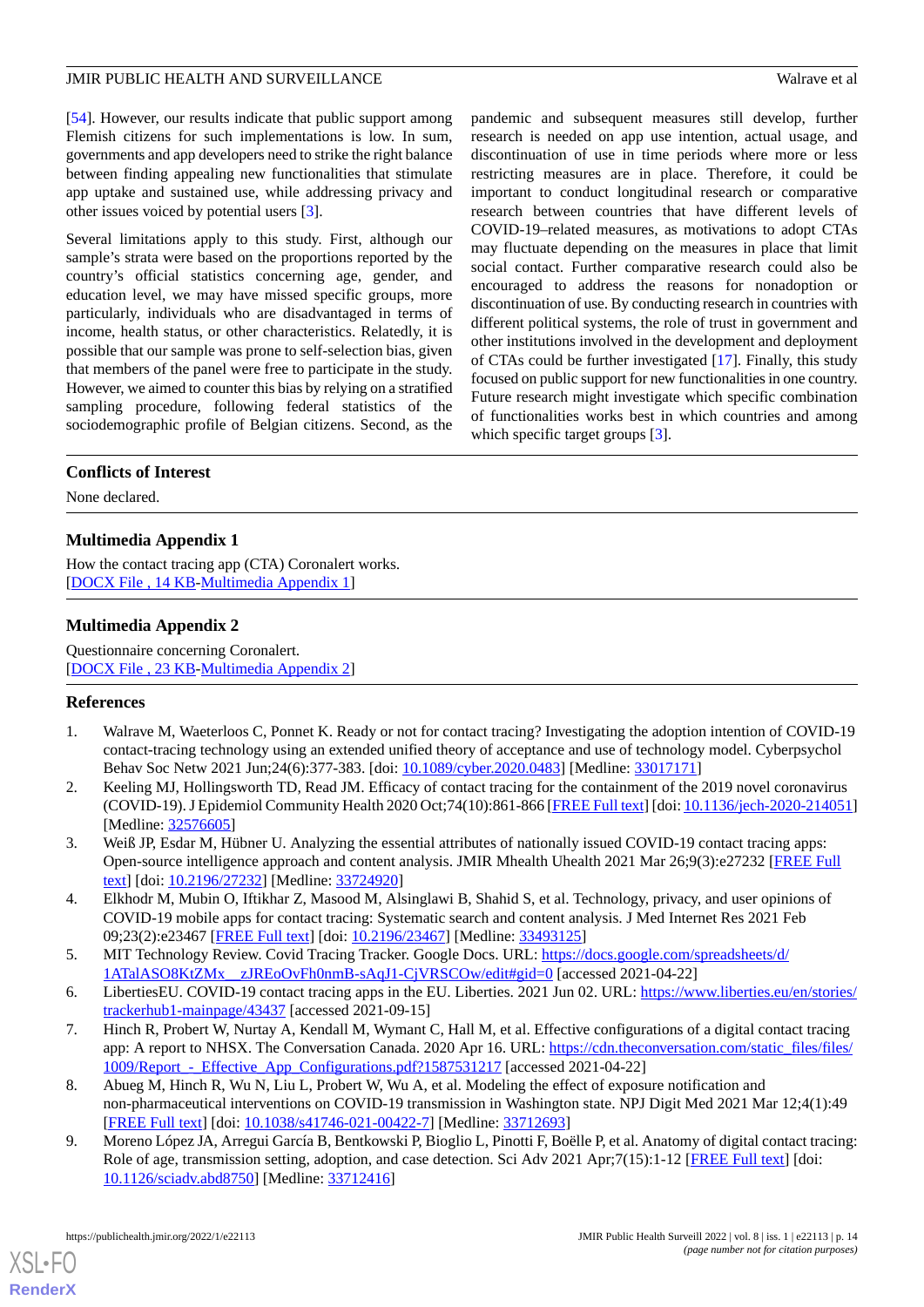- <span id="page-14-0"></span>10. Corona App Task Force. Coronalert: A distributed privacy-friendly contact tracing app for Belgium. Version 1.3. Departement Elektrotechniek, KU Leuven. 2020 Apr 16. URL: [https://www.esat.kuleuven.be/cosic/sites/corona-app/wp-content/uploads/](https://www.esat.kuleuven.be/cosic/sites/corona-app/wp-content/uploads/sites/8/2020/09/02_Belgium_app_description_full_aug16_v1_3.pdf) [sites/8/2020/09/02\\_Belgium\\_app\\_description\\_full\\_aug16\\_v1\\_3.pdf](https://www.esat.kuleuven.be/cosic/sites/corona-app/wp-content/uploads/sites/8/2020/09/02_Belgium_app_description_full_aug16_v1_3.pdf) [accessed 2021-04-22]
- <span id="page-14-2"></span><span id="page-14-1"></span>11. Vanmeldert D, Verheyden T, Aerts B, Dillen M, Marselis D, Sehl M, et al. Data Covid-19 contact tracing apps. The Investigative Desk. 2021. URL: <https://investigativedesk.com/data-covid-19-tracing-apps/> [accessed 2021-05-30]
- <span id="page-14-3"></span>12. Sciensano. How we protect your data and privacy? Coronalert. 2021. URL: <https://coronalert.be/en/privacy-and-data/> [accessed 2021-05-28]
- <span id="page-14-7"></span>13. Horstmann KT, Buecker S, Krasko J, Kritzler S, Terwiel S. Short report: Who does or does not use the "Corona-Warn-App" and why? Eur J Public Health 2020 Dec 19:49-51 [\[FREE Full text\]](http://europepmc.org/abstract/MED/33340328) [doi: [10.1093/eurpub/ckaa239\]](http://dx.doi.org/10.1093/eurpub/ckaa239) [Medline: [33340328\]](http://www.ncbi.nlm.nih.gov/entrez/query.fcgi?cmd=Retrieve&db=PubMed&list_uids=33340328&dopt=Abstract)
- <span id="page-14-4"></span>14. Li T, Cobb C, Yang J, Baviskar S, Agarwal Y, Li B, et al. What makes people install a COVID-19 contact-tracing app? Understanding the influence of app design and individual difference on contact-tracing app adoption intention. Pervasive Mob Comput 2021 Aug;75:101439. [doi: [10.1016/j.pmcj.2021.101439\]](http://dx.doi.org/10.1016/j.pmcj.2021.101439)
- 15. Hargittai E, Redmiles EM, Vitak J, Zimmer M. Americans' willingness to adopt a COVID-19 tracking app. First Monday 2020 Oct 06;25(11):1-18. [doi: [10.5210/fm.v25i11.11095](http://dx.doi.org/10.5210/fm.v25i11.11095)]
- <span id="page-14-15"></span>16. Walrave M, Waeterloos C, Ponnet K. Adoption of a contact tracing app for containing COVID-19: A health belief model approach. JMIR Public Health Surveill 2020 Sep 01;6(3):e20572 [\[FREE Full text](https://publichealth.jmir.org/2020/3/e20572/)] [doi: [10.2196/20572\]](http://dx.doi.org/10.2196/20572) [Medline: [32755882\]](http://www.ncbi.nlm.nih.gov/entrez/query.fcgi?cmd=Retrieve&db=PubMed&list_uids=32755882&dopt=Abstract)
- <span id="page-14-8"></span>17. Altmann S, Milsom L, Zillessen H, Blasone R, Gerdon F, Bach R, et al. Acceptability of app-based contact tracing for COVID-19: Cross-country survey study. JMIR Mhealth Uhealth 2020 Aug 28;8(8):e19857 [\[FREE Full text\]](https://mhealth.jmir.org/2020/8/e19857/) [doi: [10.2196/19857\]](http://dx.doi.org/10.2196/19857) [Medline: [32759102\]](http://www.ncbi.nlm.nih.gov/entrez/query.fcgi?cmd=Retrieve&db=PubMed&list_uids=32759102&dopt=Abstract)
- 18. von Wyl V, Höglinger M, Sieber C, Kaufmann M, Moser A, Serra-Burriel M, et al. Drivers of acceptance of COVID-19 proximity tracing apps in Switzerland: Panel survey analysis. JMIR Public Health Surveill 2021 Jan 06;7(1):e25701 [\[FREE](https://publichealth.jmir.org/2021/1/e25701/) [Full text\]](https://publichealth.jmir.org/2021/1/e25701/) [doi: [10.2196/25701\]](http://dx.doi.org/10.2196/25701) [Medline: [33326411](http://www.ncbi.nlm.nih.gov/entrez/query.fcgi?cmd=Retrieve&db=PubMed&list_uids=33326411&dopt=Abstract)]
- 19. Saw YE, Tan EY, Liu JS, Liu JC. Predicting public uptake of digital contact tracing during the COVID-19 pandemic: Results from a nationwide survey in Singapore. J Med Internet Res 2021 Feb 03;23(2):e24730 [[FREE Full text](https://www.jmir.org/2021/2/e24730/)] [doi: [10.2196/24730\]](http://dx.doi.org/10.2196/24730) [Medline: [33465034\]](http://www.ncbi.nlm.nih.gov/entrez/query.fcgi?cmd=Retrieve&db=PubMed&list_uids=33465034&dopt=Abstract)
- 20. Oldeweme A, Märtins J, Westmattelmann D, Schewe G. The role of transparency, trust, and social influence on uncertainty reduction in times of pandemics: Empirical study on the adoption of COVID-19 tracing apps. J Med Internet Res 2021 Feb 08;23(2):e25893 [\[FREE Full text](https://www.jmir.org/2021/2/e25893/)] [doi: [10.2196/25893\]](http://dx.doi.org/10.2196/25893) [Medline: [33465036\]](http://www.ncbi.nlm.nih.gov/entrez/query.fcgi?cmd=Retrieve&db=PubMed&list_uids=33465036&dopt=Abstract)
- 21. Tomczyk S, Barth S, Schmidt S, Muehlan H. Utilizing health behavior change and technology acceptance models to predict the adoption of COVID-19 contact tracing apps: Cross-sectional survey study. J Med Internet Res 2021 May 19;23(5):e25447 [[FREE Full text](https://www.jmir.org/2021/5/e25447/)] [doi: [10.2196/25447\]](http://dx.doi.org/10.2196/25447) [Medline: [33882016\]](http://www.ncbi.nlm.nih.gov/entrez/query.fcgi?cmd=Retrieve&db=PubMed&list_uids=33882016&dopt=Abstract)
- <span id="page-14-5"></span>22. Ezzaouia I, Bulchand-Gidumal J. A model to predict users' intentions to adopt contact-tracing apps for prevention from COVID-19. In: Proceedings of the 28th Annual International eTourism Conference (ENTER21). Cham, Switzerland: Springer International Publishing; 2021 Presented at: 28th Annual International eTourism Conference (ENTER21); January 19-22, 2021; Virtual p. 543-548. [doi: [10.1007/978-3-030-65785-7\\_51\]](http://dx.doi.org/10.1007/978-3-030-65785-7_51)
- <span id="page-14-6"></span>23. Guillon M, Kergall P. Attitudes and opinions on quarantine and support for a contact-tracing application in France during the COVID-19 outbreak. Public Health 2020 Nov;188:21-31 [\[FREE Full text\]](http://europepmc.org/abstract/MED/33059232) [doi: [10.1016/j.puhe.2020.08.026](http://dx.doi.org/10.1016/j.puhe.2020.08.026)] [Medline: [33059232](http://www.ncbi.nlm.nih.gov/entrez/query.fcgi?cmd=Retrieve&db=PubMed&list_uids=33059232&dopt=Abstract)]
- <span id="page-14-10"></span><span id="page-14-9"></span>24. Utz C, Becker S, Schnitzler T, Farke F, Herbert F, Schaewitz L, et al. Apps against the spread: Privacy implications and user acceptance of COVID-19-related smartphone apps on three continents. In: Proceedings of the CHI Conference on Human Factors in Computing Systems.: ACM; 2021 Presented at: CHI Conference on Human Factors in Computing Systems; May 8-13, 2021; Yokohama, Japan p. 1-22. [doi: [10.1145/3411764.3445517](http://dx.doi.org/10.1145/3411764.3445517)]
- <span id="page-14-11"></span>25. Thomas R, Michaleff ZA, Greenwood H, Abukmail E, Glasziou P. Concerns and misconceptions about the Australian Government's COVIDSafe app: Cross-sectional survey study. JMIR Public Health Surveill 2020 Nov 04;6(4):e23081 [[FREE Full text](https://publichealth.jmir.org/2020/4/e23081/)] [doi: [10.2196/23081\]](http://dx.doi.org/10.2196/23081) [Medline: [33048826\]](http://www.ncbi.nlm.nih.gov/entrez/query.fcgi?cmd=Retrieve&db=PubMed&list_uids=33048826&dopt=Abstract)
- <span id="page-14-13"></span><span id="page-14-12"></span>26. Vitak J, Zimmer M. More than just privacy: Using contextual integrity to evaluate the long-term risks from COVID-19 surveillance technologies. Soc Media Soc 2020 Jul;6(3):1-4 [\[FREE Full text\]](https://journals.sagepub.com/doi/10.1177/2056305120948250?url_ver=Z39.88-2003&rfr_id=ori:rid:crossref.org&rfr_dat=cr_pub%3dpubmed) [doi: [10.1177/2056305120948250](http://dx.doi.org/10.1177/2056305120948250)] [Medline: [34192036](http://www.ncbi.nlm.nih.gov/entrez/query.fcgi?cmd=Retrieve&db=PubMed&list_uids=34192036&dopt=Abstract)]
- <span id="page-14-14"></span>27. Madianou M. A second-order disaster? Digital technologies during the COVID-19 pandemic. Soc Media Soc 2020 Jul 06;6(3):1-5 [[FREE Full text](https://journals.sagepub.com/doi/10.1177/2056305120948168?url_ver=Z39.88-2003&rfr_id=ori:rid:crossref.org&rfr_dat=cr_pub%3dpubmed)] [doi: [10.1177/2056305120948168\]](http://dx.doi.org/10.1177/2056305120948168) [Medline: [34192027\]](http://www.ncbi.nlm.nih.gov/entrez/query.fcgi?cmd=Retrieve&db=PubMed&list_uids=34192027&dopt=Abstract)
- 28. Bradford L, Aboy M, Liddell K. COVID-19 contact tracing apps: A stress test for privacy, the GDPR, and data protection regimes. J Law Biosci 2020;7(1):lsaa034 [\[FREE Full text\]](http://europepmc.org/abstract/MED/32728470) [doi: [10.1093/jlb/lsaa034](http://dx.doi.org/10.1093/jlb/lsaa034)] [Medline: [32728470\]](http://www.ncbi.nlm.nih.gov/entrez/query.fcgi?cmd=Retrieve&db=PubMed&list_uids=32728470&dopt=Abstract)
- 29. Nehme M, Stringhini S, Guessous I, SEROCoV-Pop Study Team. Perceptions of immunity and vaccination certificates among the general population: A nested study within a serosurvey of anti-SARS-CoV-2 antibodies (SEROCoV-POP). Swiss Med Wkly 2020 Nov 16;150:w20398 [[FREE Full text](https://doi.emh.ch/10.4414/smw.2020.20398)] [doi: [10.4414/smw.2020.20398\]](http://dx.doi.org/10.4414/smw.2020.20398) [Medline: [33202421\]](http://www.ncbi.nlm.nih.gov/entrez/query.fcgi?cmd=Retrieve&db=PubMed&list_uids=33202421&dopt=Abstract)
- 30. Kowalewski M, Herbert F, Schnitzler T, Dürmuth M. Proof-of-vax: Studying user preferences and perception of Covid vaccination certificates. ArXiv. Preprint posted online on June 22, 2021 [\[FREE Full text\]](http://arxiv.org/abs/2106.11676) [doi: [10.2478/popets-2022-0016](http://dx.doi.org/10.2478/popets-2022-0016)]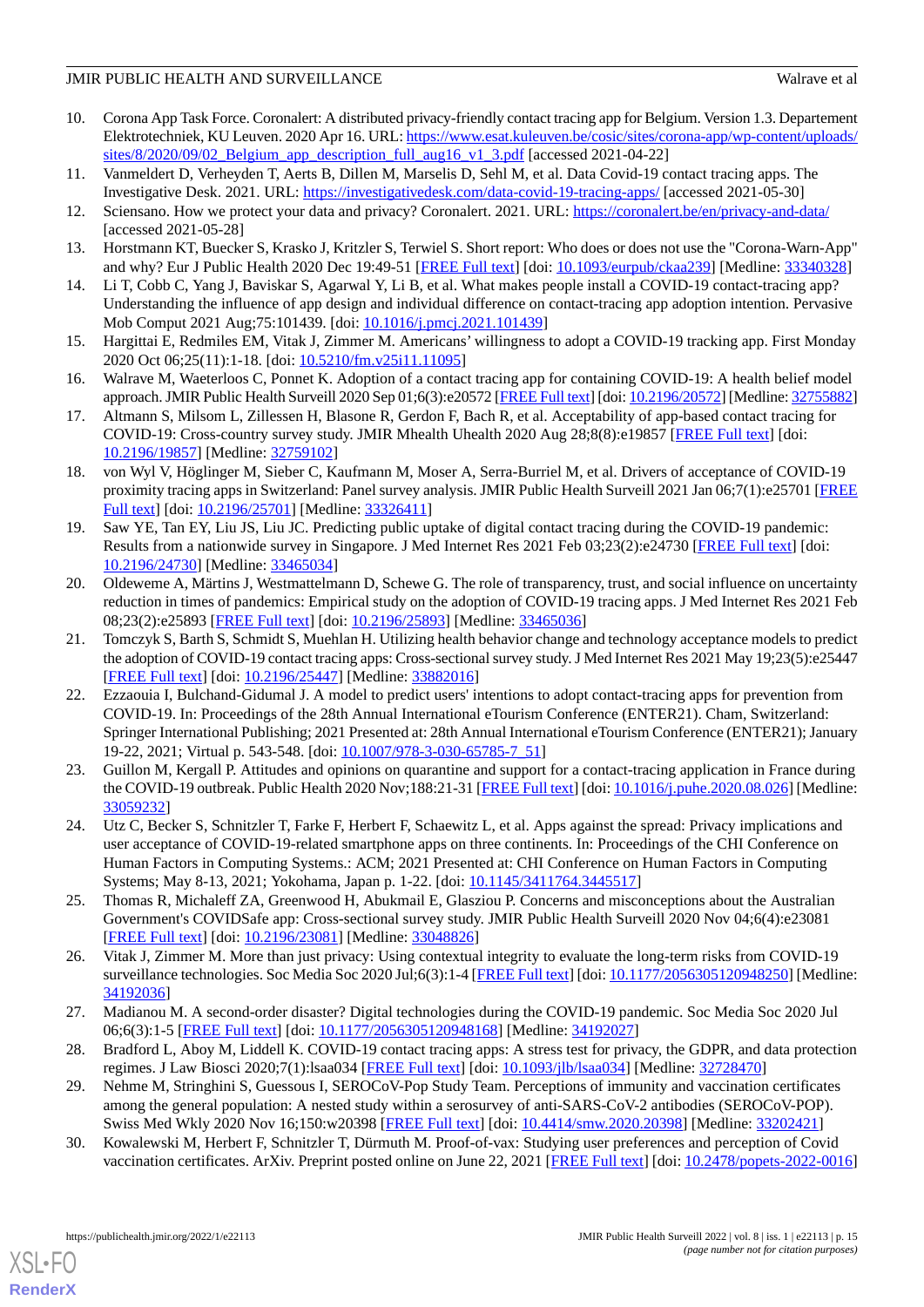- <span id="page-15-0"></span>31. Eisenstadt M, Ramachandran M, Chowdhury N, Third A, Domingue J. COVID-19 antibody test/vaccination certification: There's an app for that. IEEE Open J Eng Med Biol 2020;1:148-155 [\[FREE Full text\]](http://europepmc.org/abstract/MED/34192280) [doi: [10.1109/OJEMB.2020.2999214](http://dx.doi.org/10.1109/OJEMB.2020.2999214)] [Medline: [34192280](http://www.ncbi.nlm.nih.gov/entrez/query.fcgi?cmd=Retrieve&db=PubMed&list_uids=34192280&dopt=Abstract)]
- <span id="page-15-1"></span>32. Marhold K, Fell J. Electronic vaccination certificates: Avoiding a repeat of the contact-tracing 'format wars'. Nat Med 2021 May; 27(5): 738-739. [doi: [10.1038/s41591-021-01286-w](http://dx.doi.org/10.1038/s41591-021-01286-w)] [Medline: [33664490\]](http://www.ncbi.nlm.nih.gov/entrez/query.fcgi?cmd=Retrieve&db=PubMed&list_uids=33664490&dopt=Abstract)
- <span id="page-15-2"></span>33. Mbunge E, Fashoto SG, Batani J. COVID-19 digital vaccination certificates and digital technologies: Lessons from digital contact tracing apps. SSRN J 2021:1-13. [doi: [10.2139/ssrn.3805803\]](http://dx.doi.org/10.2139/ssrn.3805803)
- <span id="page-15-3"></span>34. World Health Organization. Digital Tools for COVID-19 Contact Tracing: Annex: Contact Tracing in the Context of COVID-19. Geneva, Switzerland: World Health Organization; 2020 Jun 02. URL: [https://www.who.int/publications/i/item/](https://www.who.int/publications/i/item/WHO-2019-nCoV-Contact_Tracing-Tools_Annex-2020.1) [WHO-2019-nCoV-Contact\\_Tracing-Tools\\_Annex-2020.1](https://www.who.int/publications/i/item/WHO-2019-nCoV-Contact_Tracing-Tools_Annex-2020.1) [accessed 2021-12-28]
- <span id="page-15-4"></span>35. Cohen J. Statistical Power Analysis for the Behavioral Sciences. 2nd edition. Hillsdale, NJ: Lawrence Erlbaum Associates; 1988.
- <span id="page-15-5"></span>36. Montagni I, Roussel N, Thiébaut R, Tzourio C. Health care students' knowledge of and attitudes, beliefs, and practices toward the French COVID-19 app: Cross-sectional questionnaire study. J Med Internet Res 2021 Mar 03;23(3):e26399 [[FREE Full text](https://www.jmir.org/2021/3/e26399/)] [doi: [10.2196/26399\]](http://dx.doi.org/10.2196/26399) [Medline: [33566793\]](http://www.ncbi.nlm.nih.gov/entrez/query.fcgi?cmd=Retrieve&db=PubMed&list_uids=33566793&dopt=Abstract)
- <span id="page-15-6"></span>37. Anonymous COVID-19 contact tracing using physical tokens. EIT Digital. 2020 May 05. URL: [https://www.eitdigital.eu/](https://www.eitdigital.eu/newsroom/news/archive/article/anonymous-covid-19-contact-tracing-using-physical-tokens/) [newsroom/news/archive/article/anonymous-covid-19-contact-tracing-using-physical-tokens/](https://www.eitdigital.eu/newsroom/news/archive/article/anonymous-covid-19-contact-tracing-using-physical-tokens/) [accessed 2021-04-22]
- <span id="page-15-7"></span>38. TraceTogether Token. TraceTogether.: Government of Singapore; 2021. URL: [https://www.tracetogether.gov.sg/common/](https://www.tracetogether.gov.sg/common/token/index.html) [token/index.html](https://www.tracetogether.gov.sg/common/token/index.html) [accessed 2021-04-22]
- <span id="page-15-8"></span>39. Seto E, Challa P, Ware P. Adoption of COVID-19 contact tracing apps: A balance between privacy and effectiveness. J Med Internet Res 2021 Mar 04;23(3):e25726 [[FREE Full text](https://www.jmir.org/2021/3/e25726/)] [doi: [10.2196/25726](http://dx.doi.org/10.2196/25726)] [Medline: [33617459](http://www.ncbi.nlm.nih.gov/entrez/query.fcgi?cmd=Retrieve&db=PubMed&list_uids=33617459&dopt=Abstract)]
- <span id="page-15-10"></span><span id="page-15-9"></span>40. Abeler J, Bäcker M, Buermeyer U, Zillessen H. COVID-19 contact tracing and data protection can go together. JMIR Mhealth Uhealth 2020 Apr 20;8(4):e19359 [[FREE Full text\]](https://mhealth.jmir.org/2020/4/e19359/) [doi: [10.2196/19359](http://dx.doi.org/10.2196/19359)] [Medline: [32294052](http://www.ncbi.nlm.nih.gov/entrez/query.fcgi?cmd=Retrieve&db=PubMed&list_uids=32294052&dopt=Abstract)]
- <span id="page-15-11"></span>41. Zhang M, Chow A, Smith H. COVID-19 contact-tracing apps: Analysis of the readability of privacy policies. J Med Internet Res 2020 Dec 03;22(12):e21572 [[FREE Full text](https://www.jmir.org/2020/12/e21572/)] [doi: [10.2196/21572](http://dx.doi.org/10.2196/21572)] [Medline: [33170798](http://www.ncbi.nlm.nih.gov/entrez/query.fcgi?cmd=Retrieve&db=PubMed&list_uids=33170798&dopt=Abstract)]
- <span id="page-15-12"></span>42. Lhuillier V. Coronalert, l'application beaucoup téléchargée mais peu utilisée. BX1. 2021 Mar 30. URL: [https://bx1.be/](https://bx1.be/categories/news/coronalert-lapplication-beaucoup-telechargee-mais-peu-utilisee/) [categories/news/coronalert-lapplication-beaucoup-telechargee-mais-peu-utilisee/](https://bx1.be/categories/news/coronalert-lapplication-beaucoup-telechargee-mais-peu-utilisee/) [accessed 2021-03-31]
- 43. Abeler J. Peer-to-peer marketing of a Covid-19 contact-tracing app. Version 1. Open Science Framework. 2020 Apr 04. URL: <https://osf.io/r2n8f/> [accessed 2021-04-15]
- <span id="page-15-14"></span><span id="page-15-13"></span>44. Walrave M, Baert E, Ponnet K. How Do We Stand Towards Digital Contact Tracing? Insight Into the Acceptance and Use of the Coronalert App [Article in Dutch]. Antwerp, Belgium: University of Antwerp, Research Group MIOS, and Ghent University, Research Group imec-MICT; 2021. URL:<https://biblio.ugent.be/publication/8696062/file/8696066.pdf> [accessed 2021-12-31]
- <span id="page-15-15"></span>45. Protecting your privacy and security. NHS COVID-19 App Support. URL: [https://www.covid19.nhs.uk/privacy-and-data.](https://www.covid19.nhs.uk/privacy-and-data.html) [html](https://www.covid19.nhs.uk/privacy-and-data.html) [accessed 2021-05-28]
- <span id="page-15-16"></span>46. Mobile contact tracing apps in EU Member States. European Commission. URL: [https://ec.europa.eu/info/live-work-travel-eu/](https://ec.europa.eu/info/live-work-travel-eu/coronavirus-response/travel-during-coronavirus-pandemic/mobile-contact-tracing-apps-eu-member-states_en) [coronavirus-response/travel-during-coronavirus-pandemic/mobile-contact-tracing-apps-eu-member-states\\_en](https://ec.europa.eu/info/live-work-travel-eu/coronavirus-response/travel-during-coronavirus-pandemic/mobile-contact-tracing-apps-eu-member-states_en) [accessed 2021-05-28]
- <span id="page-15-17"></span>47. Bente BE, van 't Klooster JWJR, Schreijer MA, Berkemeier L, van Gend JE, Slijkhuis PJH, et al. The Dutch COVID-19 contact tracing app (the CoronaMelder): Usability study. JMIR Form Res 2021 Mar 26;5(3):e27882 [\[FREE Full text](https://formative.jmir.org/2021/3/e27882/)] [doi: [10.2196/27882\]](http://dx.doi.org/10.2196/27882) [Medline: [33724198\]](http://www.ncbi.nlm.nih.gov/entrez/query.fcgi?cmd=Retrieve&db=PubMed&list_uids=33724198&dopt=Abstract)
- <span id="page-15-18"></span>48. von Wyl V. Challenges for nontechnical implementation of digital proximity tracing during the COVID-19 pandemic: Media analysis of the SwissCovid app. JMIR Mhealth Uhealth 2021 Feb 26;9(2):e25345 [\[FREE Full text\]](https://mhealth.jmir.org/2021/2/e25345/) [doi: [10.2196/25345\]](http://dx.doi.org/10.2196/25345) [Medline: [33606658\]](http://www.ncbi.nlm.nih.gov/entrez/query.fcgi?cmd=Retrieve&db=PubMed&list_uids=33606658&dopt=Abstract)
- <span id="page-15-19"></span>49. Ahmad K, Alam F, Qadir J, Qolomany B, Khan I, Khan T, et al. Sentiment analysis of users? Reviews on COVID-19 contact tracing apps with a benchmark dataset. ArXiv. Preprint posted online on March 1, 2021 [\[FREE Full text\]](http://arxiv.org/abs/2103.01196) [doi: [10.2196/preprints.28371\]](http://dx.doi.org/10.2196/preprints.28371)
- <span id="page-15-20"></span>50. Zimmermann BM, Fiske A, Prainsack B, Hangel N, McLennan S, Buyx A. Early perceptions of COVID-19 contact tracing apps in German-speaking countries: Comparative mixed methods study. J Med Internet Res 2021 Feb 08;23(2):e25525 [[FREE Full text](https://www.jmir.org/2021/2/e25525/)] [doi: [10.2196/25525\]](http://dx.doi.org/10.2196/25525) [Medline: [33503000\]](http://www.ncbi.nlm.nih.gov/entrez/query.fcgi?cmd=Retrieve&db=PubMed&list_uids=33503000&dopt=Abstract)
- <span id="page-15-21"></span>51. Blom AG, Wenz A, Cornesse C, Rettig T, Fikel M, Friedel S, et al. Barriers to the large-scale adoption of a COVID-19 contact tracing app in Germany: Survey study. J Med Internet Res 2021 Mar 02;23(3):e23362 [[FREE Full text](https://www.jmir.org/2021/3/e23362/)] [doi: [10.2196/23362\]](http://dx.doi.org/10.2196/23362) [Medline: [33577466\]](http://www.ncbi.nlm.nih.gov/entrez/query.fcgi?cmd=Retrieve&db=PubMed&list_uids=33577466&dopt=Abstract)
- 52. Protect your visitors and staff. NHS COVID-19 App Support. URL:<https://covid19.nhs.uk/venue-check-in-businesses.html> [accessed 2021-05-28]
- 53. Maytin L, Maytin J, Agarwal P, Krenitsky A, Krenitsky J, Epstein RS. Attitudes and perceptions toward COVID-19 digital surveillance: Survey of young adults in the United States. JMIR Form Res 2021 Jan 08;5(1):e23000 [\[FREE Full text](https://formative.jmir.org/2021/1/e23000/)] [doi: [10.2196/23000\]](http://dx.doi.org/10.2196/23000) [Medline: [33347420\]](http://www.ncbi.nlm.nih.gov/entrez/query.fcgi?cmd=Retrieve&db=PubMed&list_uids=33347420&dopt=Abstract)